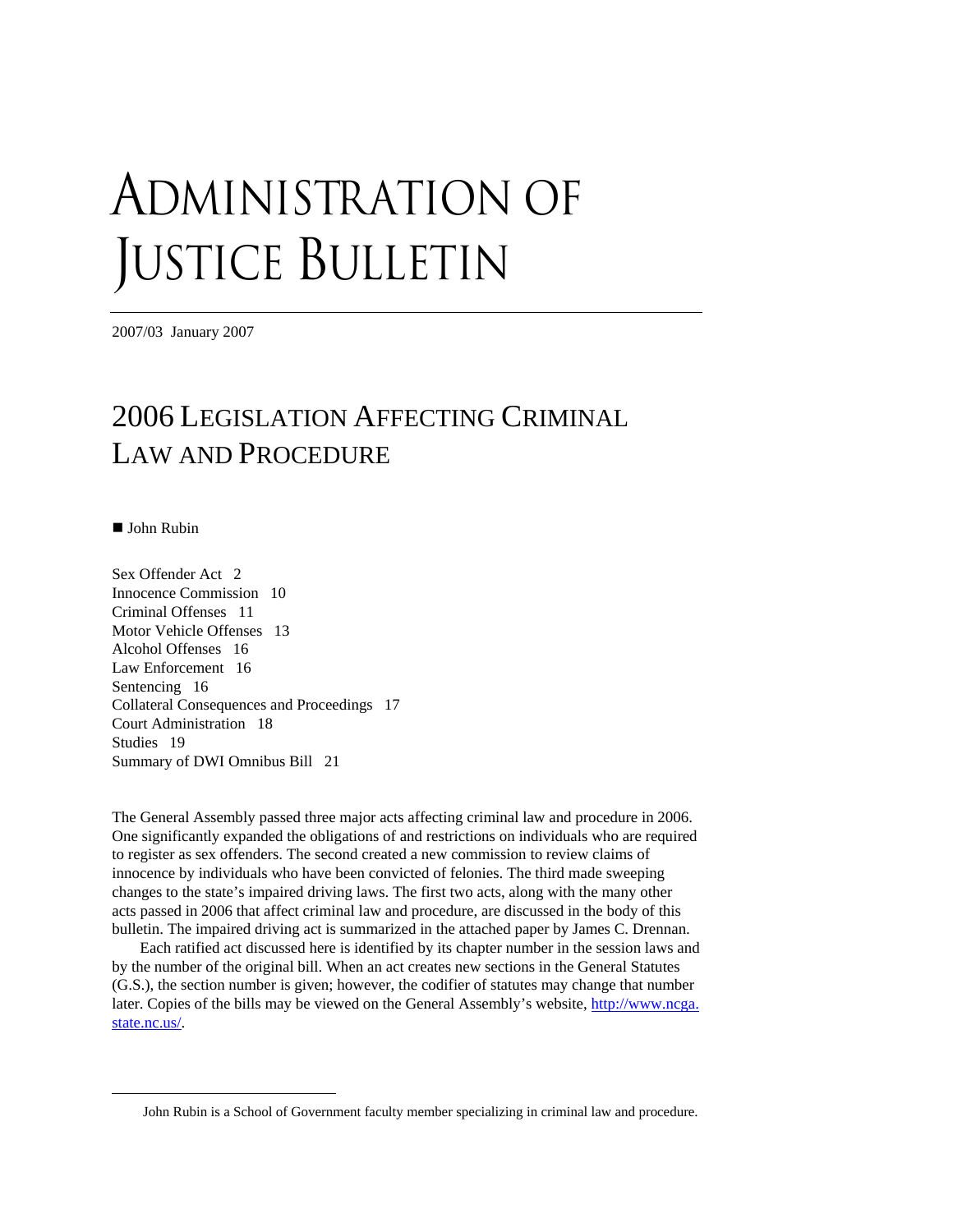Some of the material in this bulletin was drawn from the forthcoming School of Government publication NORTH CAROLINA LEGISLATION 2006. That publication will be posted on the School's web site at [http://ncinfo.iog.unc.edu/pubs/nclegis/](http://ncinfo.iog.unc.edu/pubs/nclegis/%0Bnclegis2006/index.html) [nclegis2006/index.html](http://ncinfo.iog.unc.edu/pubs/nclegis/%0Bnclegis2006/index.html). It also can be ordered from the School's publication sales office. Contact information for the publications department is included at the end of this bulletin.

#### **Sex Offender Act**

In S.L. 2006-247 (H 1896), the General Assembly significantly revised the obligations of individuals required to register as sex offenders. The act is referred to here as the Sex Offender Act. The revisions have various effective dates, discussed below.

The North Carolina Attorney General's Office has prepared a summary of the sex offender registration program and the changes the General Assembly has made since the program started in 1996. The summary may be viewed on the North Carolina Department of Justice website at [http://www.jus.state.nc.us/ncja/](http://www.jus.state.nc.us/ncja/%0Bsexoffen.pdf) [sexoffen.pdf](http://www.jus.state.nc.us/ncja/%0Bsexoffen.pdf). It identifies the effective dates of significant revisions made by the General Assembly, which are useful in understanding the registration requirements that different individuals must satisfy.

#### <span id="page-1-0"></span>**Length of Registration Period**

North Carolina has had two adult sex offender registration programs—a ten-year program and a lifetime program. For those subject to the ten-year program, the law has provided that their registration obligations terminated automatically after ten years. The Sex Offender Act repeals the automatic termination provision and requires a person subject to the ten-year program to continue to register beyond ten years unless a court terminates the requirement.

<span id="page-1-1"></span>After ten years from the date of initial registration, a person subject to the ten-year program may petition the superior court in the district where the person resides to terminate the registration requirement. *See*  G.S. 14-208.12A (setting forth procedure for petitioning court). The court may grant relief if all of the following conditions are met:

- the person has not been convicted of a subsequent offense requiring registration;
- the person demonstrates to the court that since completing his or her sentence, he or she has not been arrested for any crime that would require registration;
- the court is satisfied that the person is not a current or potential threat to public safety; and
- termination of registration complies with any federal standards applicable to the termination of registration or required as a condition of receipt of federal funds by the state.

The final requirement indicates that if federal law is revised and requires a period of registration longer than ten years, the superior court judge considering the petition may not terminate the registration requirement until that additional period of time elapses.<sup>[1](#page-1-0)</sup>

These changes apply to anyone for whom the period of registration would terminate on or after December 1, 2006. This effective date means that people who are subject to the ten-year program but who have not reached the ten-year mark as of December 1, 2006, must continue to register until a court terminates their registration requirement. They no longer qualify for automatic termination of their registration obligations on their ten-year anniversary. Most of the people who have been in the ten-year program fall into this category. The sex offender program did not begin in North Carolina until January 1, 1996. Therefore, only those individuals whose tenyear registration obligations began during the first year of the sex offender program will have satisfied their obligations before the effective date of the revised statute.<sup>[2](#page-1-1)</sup>

1. A new federal law, enacted July 27, 2006, extends the minimum period of registration to fifteen years and makes several other changes to the federal standards for sex offender registration programs. States are not required to implement these changes, however, until the later of three years after July 27, 2006, or one year after the U.S. Attorney General creates software for states to use in operating uniform sex offender registries and internet websites. *See*  Adam Walsh Child Protection and Safety Act of 2006, P.L. 109-248, codified at 42 U.S.C. 16091 *et seq.* Superior court judges hearing termination petitions therefore may not be bound by the new fifteen-year minimum until North Carolina takes further action to implement the new federal standards. As under previous federal law, a state that fails to adopt the federal standards may lose 10% of the federal funds that it otherwise would receive through the Edward Byrne Memorial Justice Assistance Grant Program.

2. For these few individuals, the commencement date of their obligation is not entirely clear. G.S. 14-208.12A has provided that the ten-year registration obligation terminates ten years after the date of initial county registration. But, G.S. 14-208.7 has provided that the ten-year registration obligation commences on the defendant's release from a penal institution or, if the defendant did not receive active time, the date of conviction. Effective December 1, 2006, the

 $\overline{a}$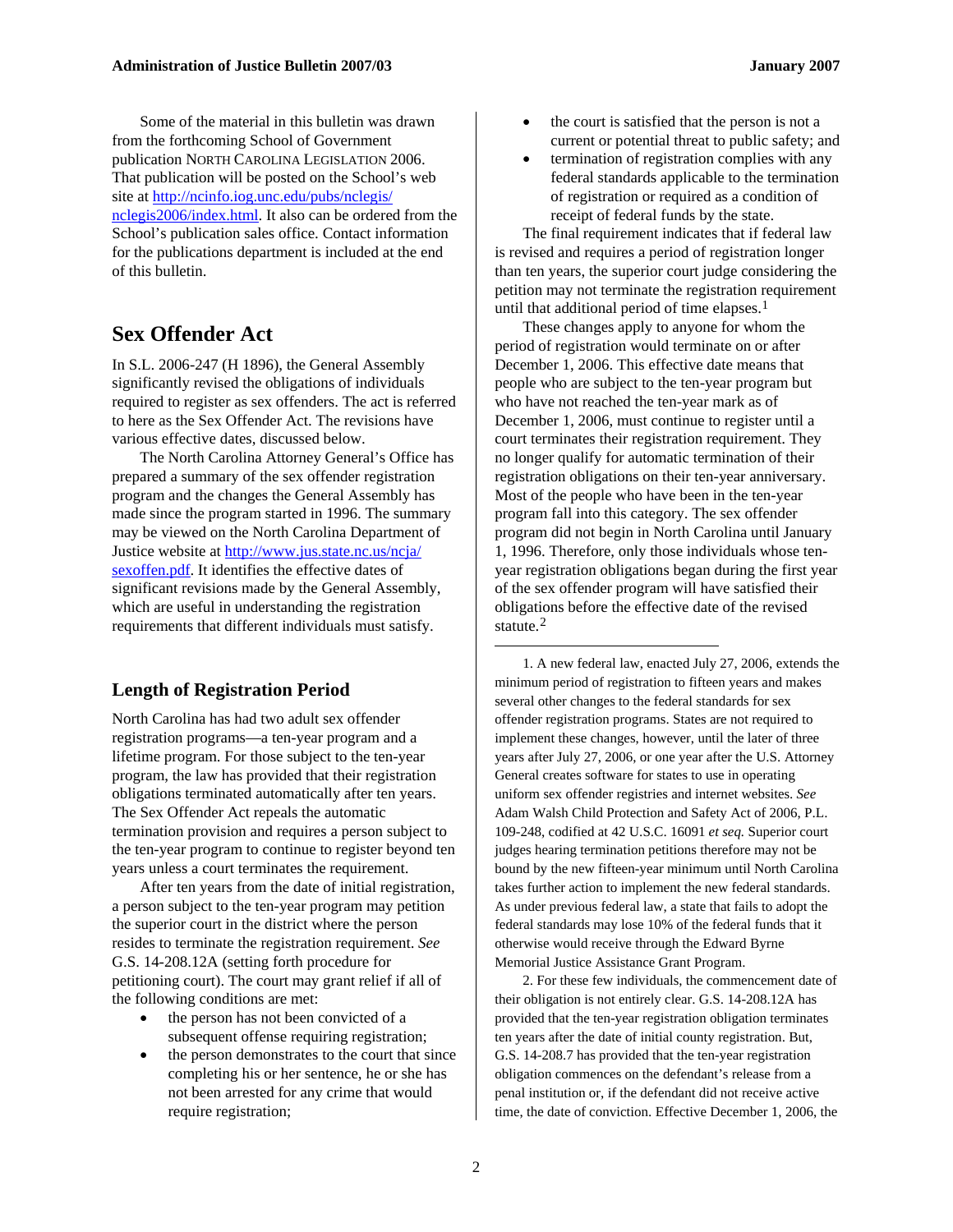#### **Offenses Subject to Registration**

The Sex Offender Act makes the following additional offenses subject to registration requirements. A person convicted of any of the listed offenses must register for at least ten years unless the person falls into the lifetime registration program for other reasons (for example, the person meets the definition of "recidivist" in G.S. 14-208.6(2b)).

**Statutory rape or sexual offense.** The offense of statutory rape or sexual offense of a person who is 13, 14, or 15 years of age when the defendant is at least six years older than the person—a violation of G.S. 14-  $27.7A(a)$ —is added as a "sexually violent offense" under G.S. 14-208.6(5) and is therefore a "reportable conviction" under G.S. 14-208.6(4). This change applies to offenses committed on or after December 1, 2006. Statutory rape or sexual offense of a person who is 13, 14, or 15 when the defendant is more than four but less than six years older than the person—a violation of G.S. 14-27.7A(b)—is not subject to the sex offender registration program.

**Sexual servitude.** The offense of subjecting or maintaining a person in sexual servitude—a violation of new G.S. 14-43.13, discussed further below—is classified as a "sexually violent offense" under G.S. 14-208.6(5). This change applies to offenses committed on or after December 1, 2006, when the statute creating the new offense became effective. The related new offenses of human trafficking (G.S. 14- 43.11) and involuntary servitude (G.S. 14-43.12), also discussed below, are not subject to the sex offender registration program.[3](#page-2-0)

<span id="page-2-1"></span>**Out-of-state conviction.** The definition of "reportable conviction" in G.S. 14-208.6(4) is revised to include a final conviction in another state that requires registration under the sex offender registration statutes of that state. The change applies to offenses committed on or after December 1, 2006. It also applies to individuals who move into North Carolina on or after that date. Previously, the subsection applied to an out-of-state conviction only if the conviction was substantially similar to an offense against a minor or a sexually violent offense as defined by North Carolina's sex offender statute. That part of the definition remains in effect along with the revised definition.

statutes were conformed to provide that the ten-year period begins on the date of initial county registration.

<span id="page-2-2"></span> $\overline{a}$ 

#### **Registration Obligations**

The Sex Offender Act modifies and expands the obligations of individuals who are required to register in the following respects.

**In-person registration.** Revised G.S. 14-208.6A and 14-208.7 provide that an individual required to register under either the ten-year program or the lifetime program must register in person.<sup>[4](#page-2-1)</sup> The requirement is effective December 1, 2006, which means that it applies to anyone still required to register as of that date. Other statutes are similarly revised to require registrants to appear in person to verify their registration information (discussed below), notify the sheriff of a temporary residence for out-of-county employment or of an intended move to another state (discussed below), and notify the sheriff of a change in academic status or educational employment (under revised G.S. 14-208.9(c) and (d), also effective December 1, 2006).

**Semiannual verification of registration information.** Revised G.S. 14-208.9A states that registrants must verify their registration information semiannually rather than annually.<sup>[5](#page-2-2)</sup> The revised section also directs the sheriff to photograph the person if the picture that is on record does not provide an accurate likeness. (Under new G.S. 14-208.9A(c), a sheriff also may request a registrant to appear at the sheriff's office between verification dates for a new photograph if the photograph on file no longer provides an accurate likeness. A willful failure to comply with the sheriff's request for a photograph is a Class 1 misdemeanor.) This part of the Sex Offender Act is effective December 1, 2006, and applies to offenses committed on or after that date. Thus, the new

4. Revised G.S. 14-208.6B likewise provides that a juvenile transferred to superior court and convicted of an offense subject to registration must register in person. Registration in juvenile transfer cases is limited, however, to "sexually violent offenses" and "offenses against a minor" as defined in G.S. 14-208.6. Adults must register for those categories of offenses and, if required by the court, certain peeping offenses listed in G.S. 14-208.6(4)d.

5. Subsection  $(1)$  of G.S. 14-208.9A $(a)$  states that the Division of Criminal Statistics of the Department of Justice must mail a verification form to the registrant on the anniversary of the person's initial registration date "and again six months after that date." This language suggests that registrants must verify their registration information twelve months after they initially register and then every six months thereafter. The General Assembly's intent, however, may have been to require that registrants reverify their registration information every six months after they initially register.

1

<span id="page-2-0"></span><sup>3.</sup> The codifier of statutes modified the statute numbers of these offenses and other provisions in the new article on Human Trafficking (Art. 10A of G.S. Ch. 14). These statutes were originally numbered in the legislation as G.S. 14-43.4 through 14-43.7.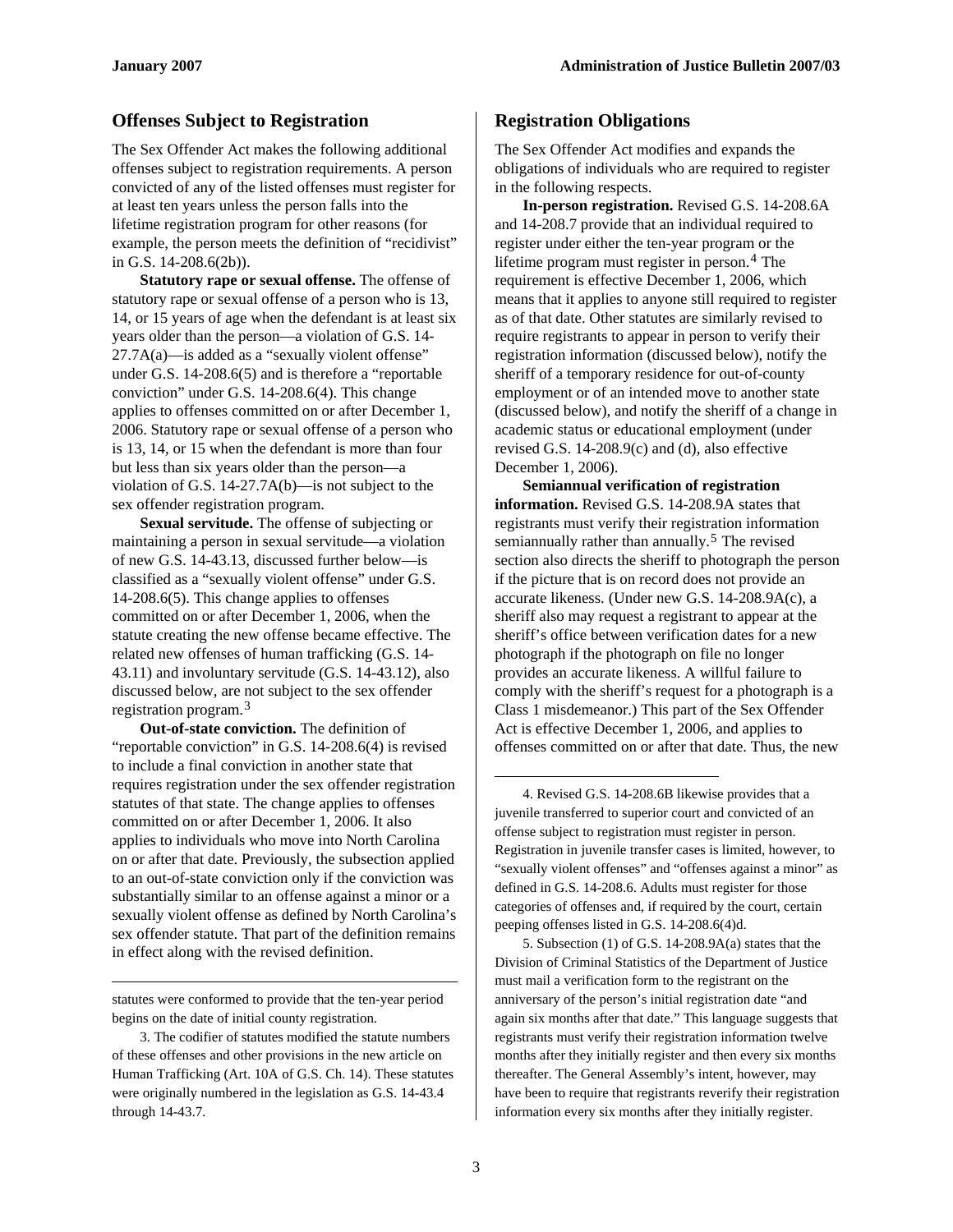The Sex Offender Act imposes a similar semiannual verification requirement, in G.S. 14- 208.28, for juveniles who are required to register. Juvenile court counselors have been responsible for submitting registration information on behalf of juveniles, and the revised statute does not change that procedure. The sheriff must mail a verification form to the court counselor semiannually, rather than annually, and the juvenile court counselor must obtain the necessary information from the juvenile, sign the form along with the juvenile, and return it to the sheriff. The revised statute does not require the juvenile to appear in person. The change is effective December 1, 2006, and applies to offenses committed on or after that date.

**Temporary residence for out-of-county employment.** New G.S. 14-208.8A requires registrants to notify the sheriff of the county in which they're registered if they work and maintain a temporary residence outside that county for more than ten business days within a thirty-day period or for more than thirty days a year. The new requirements take effect June 1, 2007, which means that they apply to individuals still required to register as of that date.

**Moving to another state.** G.S. 14-208.9 has required registrants to notify the sheriff of the county in which they are currently registered if they move to another state. The statute is revised to require registrants to notify the sheriff at least ten days before they intend to move. The sheriff may take a new photograph of the registrant. Registrants also must notify the sheriff within ten days after they were supposed to move to another state if they change their mind and decide to remain in North Carolina. The revised requirements become effective December 1, 2006, which means that they apply to individuals still required to register as of that date.

**Violations of registration obligations.** G.S. 14- 208.11 is the general punishment statute for violating registration obligations. Violations of the registration obligations listed in the statute, including the obligations discussed above, are Class F felonies, except for failing to comply with a sheriff's request for a new photograph, which is a Class 1 misdemeanor under G.S. 14-208.9A(c).

Effective for violations committed on or after December 1, 2006, all violations must be "willful." *See*  G.S. 14-208.11 (general punishment statute); G.S. 14- 208.9A(c) (photograph violations). Also effective that date, G.S. 14-208.11 provides that a person is deemed to have complied with the registration and verification

obligations if he or she is incarcerated, notifies the officer in charge of his or her obligations, and meets his or her registration or verification obligations no later than ten days after release.

#### **Restrictions on Association with Minors**

North Carolina's probation statutes have contained special conditions of probation for individuals convicted of an offense requiring registration. Those conditions include restrictions on residing with a minor if the offense requiring registration involved abuse of a minor. If the abuse of the minor was sexual, the defendant may not reside in a household with a minor during the period of probation; if the abuse was physical or mental, the defendant may not reside in a household with a minor unless permitted by the court. *See* G.S. 15A-1343(b2); *see also* G.S. 15A-1368.4(b1) (setting forth similar conditions for individuals who are on post-release supervision, which last for five years after release pursuant to G.S. 15A-1368.2(c)).

In 2005, the General Assembly made it a Class 1 misdemeanor (and a Class H felony for a subsequent offense) to provide a baby sitting service if the provider is registered as a sex offender or, when the service is provided in a home, a resident of the home is registered as a sex offender. *See* G.S. 14-321.1. The statute is limited to baby sitting services that are for profit, for children under the age of thirteen who are not related to the provider, and for more than two hours per day while the child's parents or guardian are not on the premises.

The Sex Offender Act creates three new felonies imposing broader restrictions on contact between anyone required to register and minors.

**Residential restrictions.** New G.S. 14-208.16 makes it a Class G felony for

- a person who is required to register as a sex offender
- knowingly to
- reside within 1,000 feet
- of property on which any public or nonpublic school, or child care center as defined in G.S. 110-86(3), is located.

Subject to certain exclusions, a child care center is "an arrangement where, at any one time, there are three or more preschool-age children or nine or more schoolage children receiving child care." *See* G.S 110-86(3)a. The new statute does not apply to home schools as defined in G.S. 115C-563; institutions of higher education; child care centers not included in the definition in G.S. 110-86(3); and child care centers that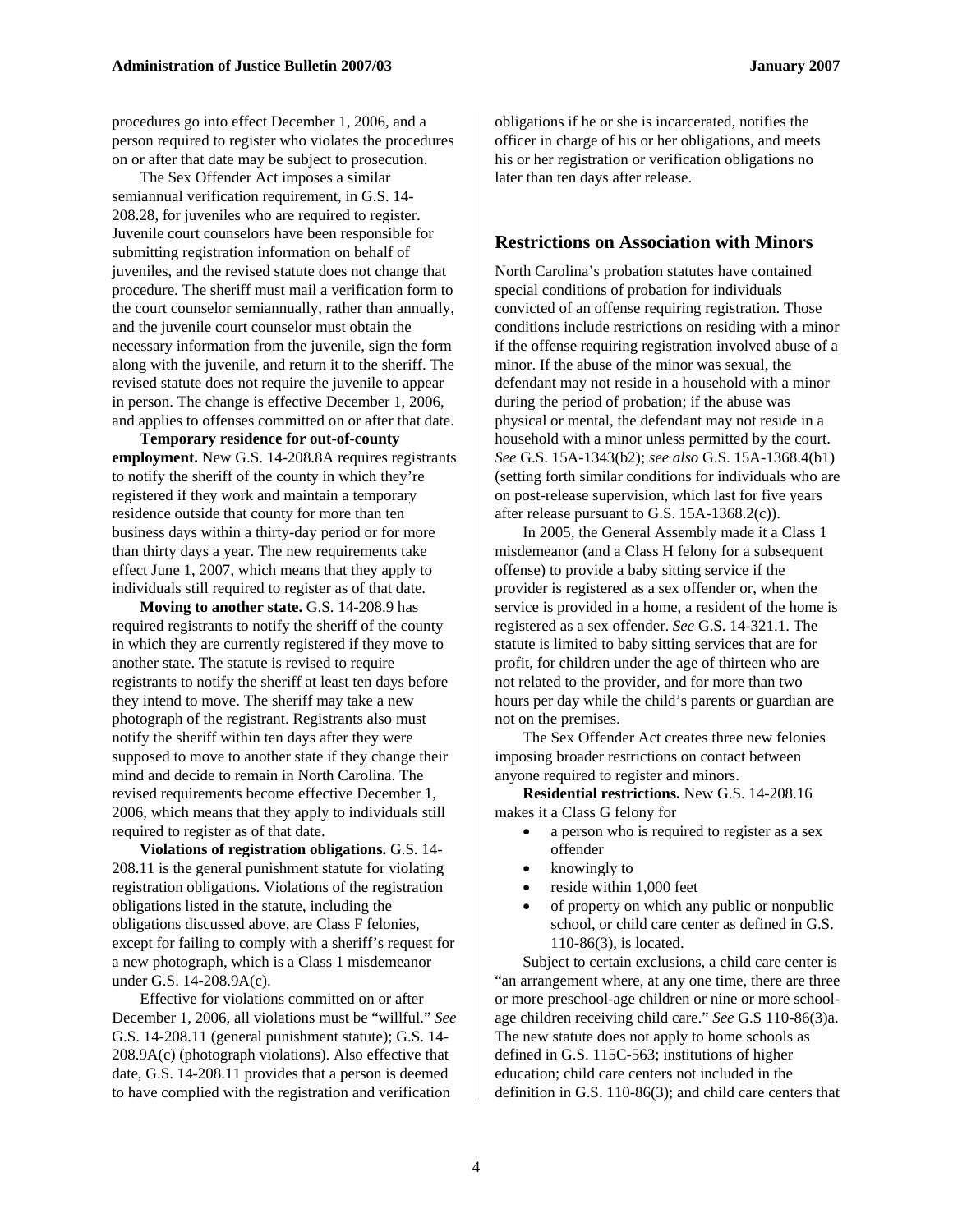are included in that definition that are located on or within 1,000 feet of an institution of higher education where the registrant is a student or is employed.

With certain exceptions, the statute applies to individuals who are still required to register on or after December 1, 2006. The statute states that a registrant does not violate the statute if the ownership or use of the nearby property changes after he or she has established residence. (New G.S. 14-208.16(d) describes the ways a residence is considered to be established.) The effective-date provision adds that the statute does not apply to a person who established a residence before the statute's effective date, December 1, 2006.

**Restrictions on working and volunteering.** New G.S. 14-208.17(a) makes it a Class F felony for a person who is required to register as a sex offender

- to work for any person or as a sole proprietor, with or without compensation
- at any place where a minor is present if
- the registrant's responsibilities or activities include instruction, supervision, or care of a minor or minors.

The statute applies to violations committed on or after December 1, 2006.[6](#page-4-0)

**Restrictions on care and custody of minor within residence.** New G.S. 14-208.17(b) makes it a Class F felony for any person

- to conduct any activity at his or her residence where
- the person accepts a minor or minors into his or her care or custody from another
- knowing that a person who resides at that location is required to register as a sex offender.

The statute applies to violations committed on or after December 1, 2006.

#### <span id="page-4-2"></span>**Satellite Monitoring of Registrants**

1

The Sex Offender Act creates a new satellite-based monitoring program for certain sex offenders. It appears in new Part 5 in the sex offender registration article (Art. 2[7](#page-4-1)A of G.S. Ch. 14).<sup>7</sup> The new program

applies to two categories of registrants—lifetime registrants and registrants convicted of certain offenses involving minors. Some requirements apply to both categories; others apply to only one category or the other.

**Requirements applicable to all individuals**  subject to satellite monitoring. Everyone who is subject to the new program must submit to an active, continuous satellite-based monitoring system unless an active program will not work; then, the person must submit to a passive continuous satellite-based system. The system will incorporate continuous tracking of the geographic location of the person using global positioning system (GPS) technology. The frequency of reporting of a person's whereabouts may range from near real-time (with an active system) to once a day (with a passive system). *See* G.S. 14-208.40.

Satellite monitoring is a mandatory condition of probation for anyone who is subject to the monitoring program (G.S. 15A-1343(b2)(7) and (8), -1343.2(f1)), including during any extended period of probation (G.S. 15A-1344(e2)). It is also a condition of any postrelease supervision  $(G.S. 15A-1368.4(b1)(6)$  and  $(7)$ ) or parole (G.S. 15A-1374(1)).

Each person required to submit to satellite monitoring must pay a one-time fee of \$90. The court may waive the fee for good cause. *See* G.S. 14-208.45.

**Criteria and requirements for lifetime registrants.** A person who has been found to be a sexually violent predator, who is a recidivist, or who has been convicted of an aggravated offense as those terms are defined in G.S. 14-208.6—that is, a person who is required to register for life—is subject to the new satellite monitoring program for life. *See* G.S. 14- 208.40(a)(1), -208.42. Upon completion of their sentence, these registrants also must remain on unsupervised probation for life.[8](#page-4-2) The lifetime satellite

numbered in the legislation as G.S. 14-208.33 through 14- 208.38.

8. The purpose of the post-sentence requirement of unsupervised probation, in G.S. 14-208.42, is unclear. There is no sentence for the court to activate if it revokes this probation. Likewise, it does not appear that a court could impose additional active time for contempt for a violation of this probation because the person already would have served all of the active time due under his or her sentence. *See generally State v. Belcher,* 173 N.C. App. 620, 619 S.E.2d 567 (2005) (defendant was entitled to credit against sentence for time incarcerated for contempt for violating probation; legislature intended that defendant be credited with all time spent in custody as result of charge). The lifetime probationary requirement could be interpreted as depriving the person of his or her citizenship rights, including the right

 $\overline{a}$ 

<span id="page-4-0"></span><sup>6.</sup> The caption of the new statute states that it prohibits "sexual predators" from working or volunteering as specified in the statute, but the body of the statute provides that all individuals who are required to register are subject to the statute's prohibitions.

<span id="page-4-1"></span><sup>7.</sup> The codifier of statutes modified the statute numbers of the provisions in the new article on satellite monitoring (Art. 10A of G.S. Ch. 14). The statutes were originally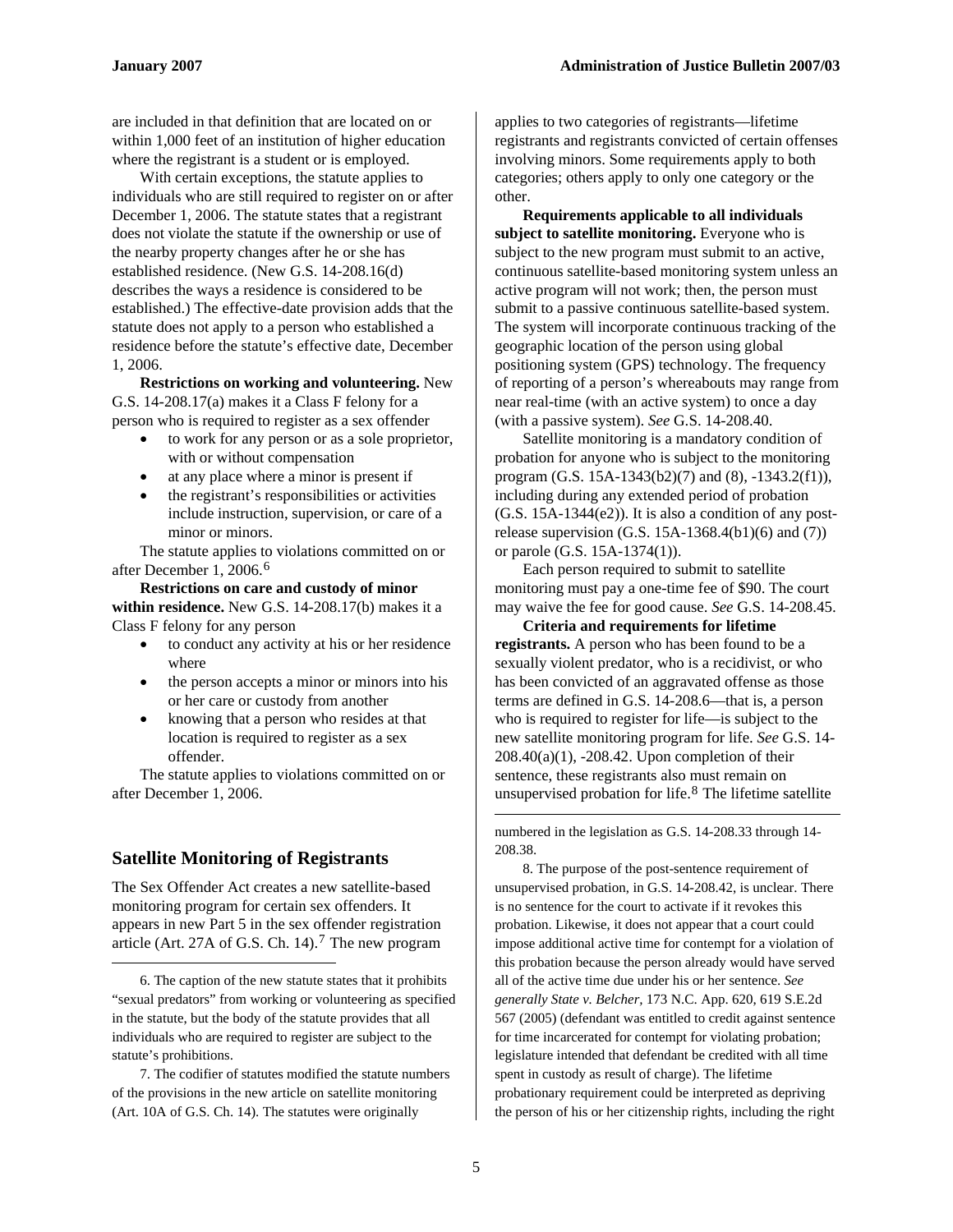monitoring requirement (and unsupervised probation) may be terminated by the North Carolina Post-Release Supervision Commission. New G.S. 14-208.43 sets forth the procedure for a person to request termination of the lifetime requirements.

**Criteria and requirements for registrants convicted of certain offenses involving minors.** A person who meets all of the following criteria is subject to satellite monitoring under G.S. 14- 208.40(a)(2). The person

- must have been convicted of a reportable offense,
- must be required to register,
- must have committed an offense involving physical, mental, or sexual abuse of a minor, and
- requires the highest possible level of supervision and monitoring based on a risk assessment program to be developed by the Department of Correction.

A person who meets these criteria is subject to monitoring for the period of time ordered by the court. *See* G.S. 14-208.40(a)(2), -208.41(a). The statutes do not explicitly set an outside limit; however, the period of monitoring could be for no longer than the period during which the person is "required to register," one of the criteria for satellite monitoring for this category of registrants. The Post-Release Supervision Commission does not have the authority to terminate the period of monitoring ordered by the court for this category of registrants. *See* G.S. 14-208.43(e).

**Violations of monitoring requirements.** Two new crimes were created in conjunction with the satellite monitoring program. Under G.S. 14-208.44(a), a person commits a Class F felony if he or she

- is required to enroll in the satellite-based monitoring program and
- fails to enroll.

1

It is not entirely clear at what point a person would become guilty under this statute for not enrolling. The new satellite monitoring statutes do not designate a specific event triggering the obligation to enroll, such as notice from the court upon sentencing or the Department of Correction upon release from prison. They also do not set a deadline for enrolling after that

event occurs. Consequently, the statutes do not establish a specific time period for enrolling, after which a person is criminally liable for failing to enroll. The statutes establishing the obligation to register as a sex offender, in contrast, set a time period for registering and provide an explicit basis for determining whether a person's failure to register is untimely. *Compare* G.S. 14-208.8 (if person will be released from penal institution and become subject to registration obligation, penal institution must notify person of obligation to register; when person does not receive active sentence, court must notify person of obligation to register); G.S. 14-208.7 (specifies amount of time individual has to register in various circumstances—for example, ten days from release from penal institution).

G.S. 14-208.44(b) creates a second offense once a person is enrolled in the program. A person is guilty of a Class E felony if he or she

- intentionally
- tampers with, removes, or vandalizes
- a device issued as part of the satellite-based monitoring program
- to a person duly enrolled in the program.

**Effective dates.** The satellite monitoring program became effective August 16, 2006, and applies to those persons described in the applicable effective-date provision (section 15(*l*) of the Sex Offender Act). A person subject to the monitoring program does not have to enroll until January 1, 2007, when the program is scheduled to get underway.

First, the satellite monitoring provisions apply to any offenses committed on or after August 16, 2006. Thus, a person who commits an offense on or after that date would be subject to satellite monitoring if they meet the program criteria.

Second, the provisions apply to any person released from prison by post-release supervision or parole on or after August 16, 2006. Thus, a person who commits an offense before August 16, 2006, but is released from prison on or after that date, would be subject to the monitoring program if they meet the program criteria; however, a person released from prison before August 16, 2006, is not subject to the program, whether or not still on post-release supervision or parole on or after that date.

Third, the provisions apply to any person who completes his or her sentence on or after August 16, 2006, and who is not on post-release supervision or parole. This third category could be construed as complementing the second category and applying only to individuals who are released from prison on or after August 16, 2006, and who are not on post-release supervision or parole. For example, under structured

to vote, until the requirement is terminated. *See* G.S. 13-1 (person convicted of felony who is probationer has rights of citizenship automatically restored when unconditionally discharged by Department of Correction). It seems unlikely, however, that the General Assembly intended to make such a significant change in citizenship rights through a mechanism aimed principally at implementing the satellite monitoring program.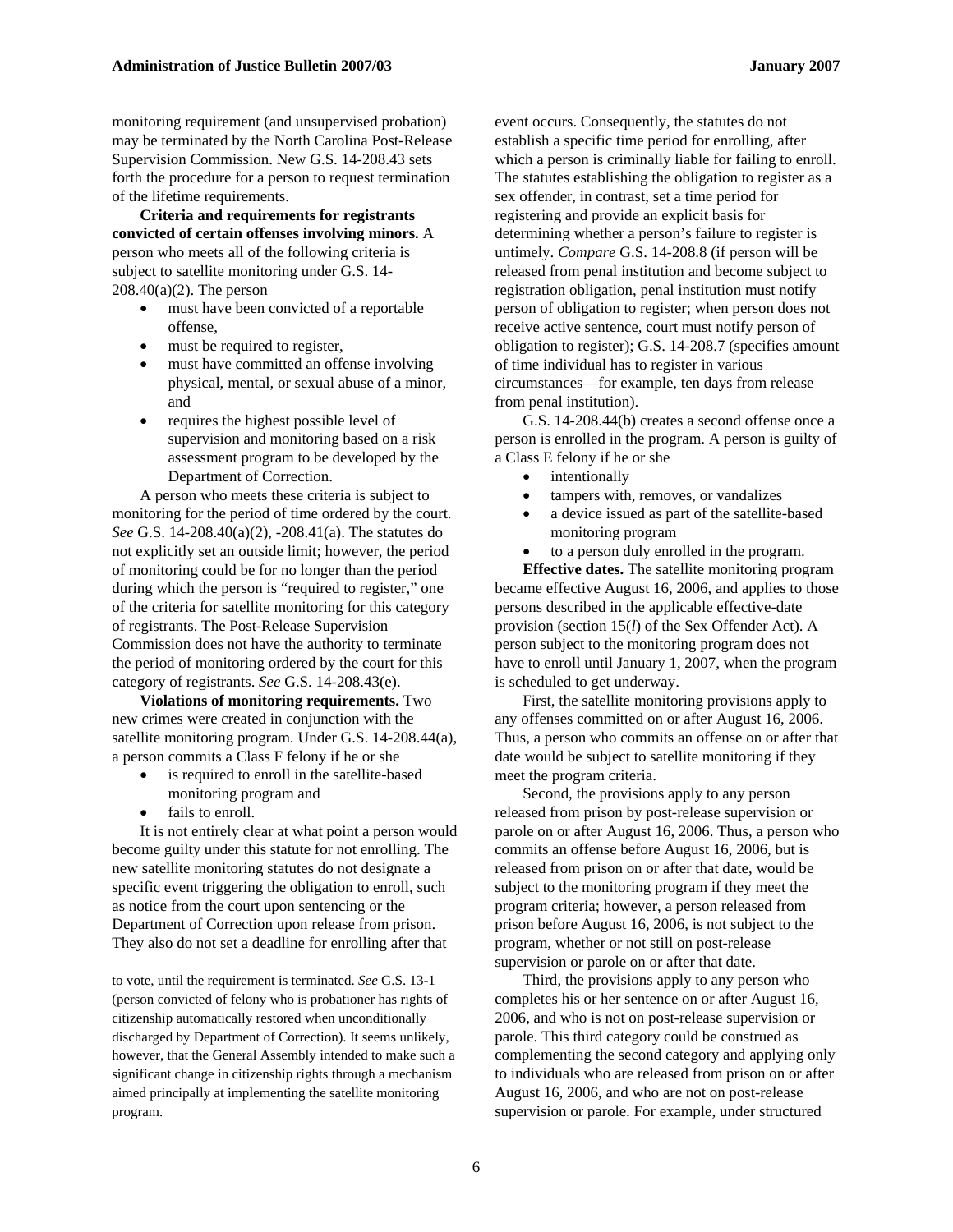sentencing, a person who is sentenced to prison for a Class F through I felony does not have to serve any period of post-release supervision or parole after release from prison; under this third part of the effective-date provision, such a person would be subject to the monitoring program if released from prison on or after August 16, 2006. Literally construed, however, this third category could apply more broadly and reach any person who, as of August 16, 2006, has not completed his or his sentence. Thus, it could be construed to apply to anyone still serving a probationary sentence as of that date. Such an interpretation would mean that the program includes people who did not serve active time but are on probation on or after August 16, 2006, but the program excludes the presumably more dangerous offenders who served active time, were released before August 16, but who are subject to post-release supervision or parole on or after that date.

**Funding and implementation of satellite monitoring program.** The Sex Offender Act directs the DOC to use \$1.3 million of the funds appropriated for fiscal year 2006-07 to implement the satellite monitoring program. A little over \$1.2 million of that amount is designated as recurring, and five new positions within DOC are authorized. The DOC may use additional funds if it anticipates that expenditures will exceed that amount. To implement the program, DOC may contract with a single vendor for the necessary hardware services. The North Carolina Department of Justice also was appropriated \$200,000 in nonrecurring funds to upgrade its sex offender registry to include, among other things, GIS mapping. *See* Section I (Justice, Correction), Joint Conference Committee Report on the Continuation Expansion and Capital Budgets (June 30, 2006).

<span id="page-6-1"></span><span id="page-6-0"></span>**Other measures.** The DOC also is directed to study and develop a plan for offering mental health treatment for incarcerated sex offenders to reduce the possibility of recidivism. The DOC must consider the fiscal impact, if any, of implementing a plan and must submit a preliminary report by January 15, 2007, and a final report by October 1, 2007, to the Joint Legislative Oversight Committee on Mental Health, Developmental Disabilities, and Substance Abuse Services.

#### **Other Monitoring of Registrants**

**Duties of Probation Officers.** Effective August 16, 2006, new G.S. 15A-1341(d) provides that when a court places a defendant on probation, the probation officer assigned to the case must conduct a search of the defendant's name against the registration information maintained by the Division of Criminal Statistics of the North Carolina Department of Justice. The officer may conduct the search using the internet site maintained by the Division.<sup>[9](#page-6-0)</sup>

**Duties of Division of Motor Vehicles.** DMV must notify each person who applies for a drivers license, learner's permit, instruction permit, or special identification card that if the person is a sex offender, he or she must register. This requirement applies regardless of how long the person has resided in the state. *See* G.S. 20-9.3.[10](#page-6-1)

The following requirements, set forth in new G.S. 20-9(i), apply to applicants for a drivers license or special identification card who have resided in the state for less than twelve months.

- DMV may not issue a license or identification card to the person until it has searched the National Sex Offender Registry to determine whether the person is currently registered as a sex offender in another state.
- If the person is registered in another state, DMV may not issue a license or identification card until the person submits proof of registration issued by the sheriff of the county where the person currently resides.
- If the person does not appear on the National Registry, DMV may not issue a license or identification card unless the person signs an affidavit acknowledging that if he or she is a sex offender, he or she must register.
- If DMV is unable to access all of the information in the National Registry at the time of the person's application, DMV may

9. Revised G.S. 15A-1343.2(f) also appears to delegate to probation officers the authority to add satellite monitoring as a condition of probation for registrants subject to G.S. 14-  $208.40(a)(2)$ , the more limited monitoring program. This provision may be of no effect because G.S. 14-208.40(a)(2) requires the court to set any period of satellite monitoring for such registrants.

10. When sex offenders convicted in other states have moved into North Carolina in the past, issues have arisen as to whether the offenders have been adequately notified of their duties to register in this state. That issue was raised in *State v. Bryant,* 163 N.C. App. 478, 594 S.E.2d 202 (2004), and the Court of Appeals concluded that the North Carolina sex offender statute failed to provide notice to out-of-state offenders and was unconstitutional as applied to those offenders. Although that decision was reversed by the North Carolina Supreme Court, 359 N.C. 554, 614 S.E.2d 479 (2005), the new statutory requirement provides a mechanism for showing that notice was given.

 $\overline{a}$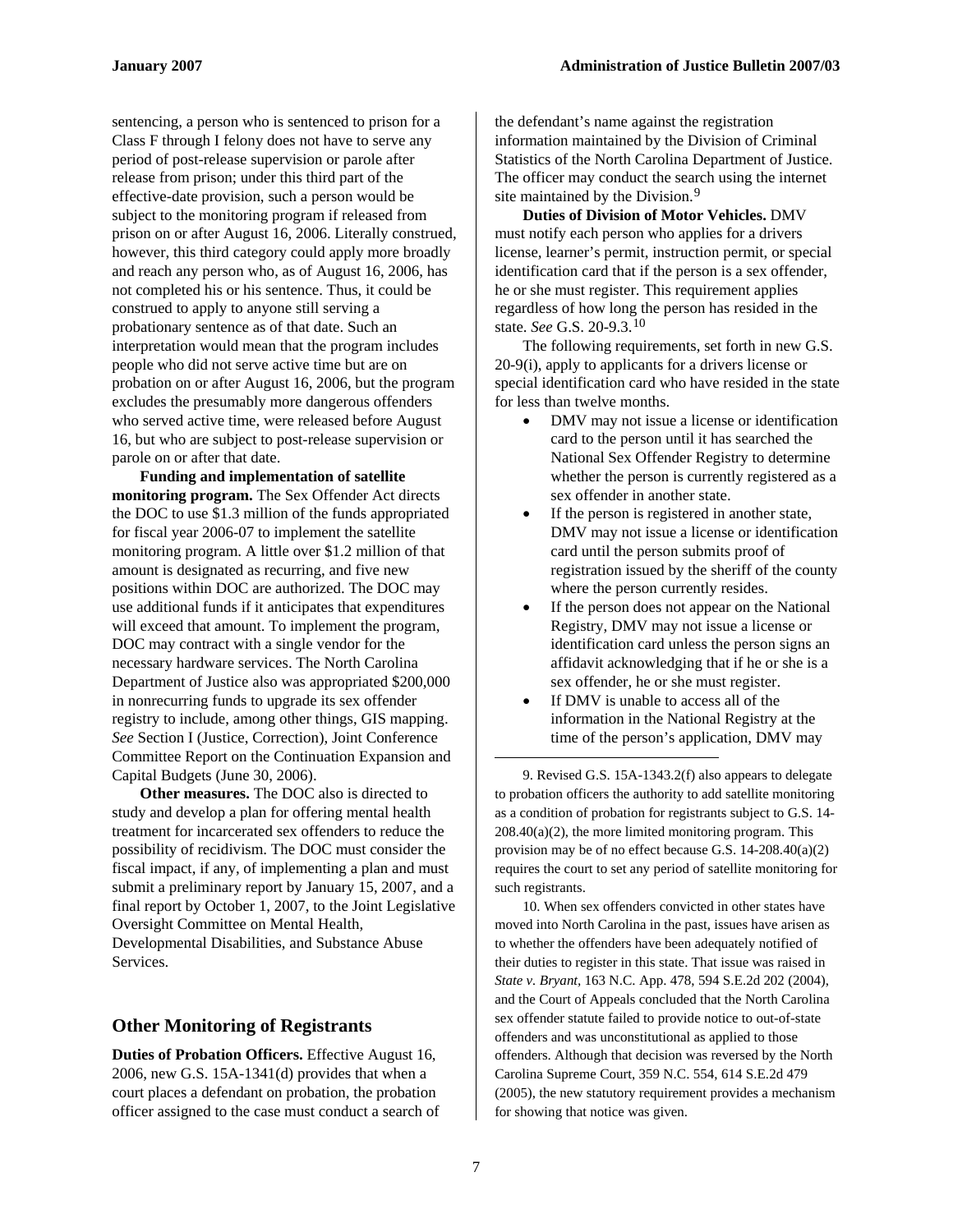issue a license or identification card to the person but must require the person to sign an affidavit stating that he or she does not appear in the National Registry and acknowledging that he or she has been notified of the duty of sex offenders to register. DMV also must continue to check the National Registry to obtain any missing information, and if the person is in the National Registry, DMV must revoke the person's license or identification card and notify the sheriff of the county where the person resides. The statutes do not specify how long the revocation lasts.

• A person denied a license may obtain judicial review of a denial as provided in G.S. 20-  $9(i)(4)$ .

These requirements become effective December 1, 2006, and apply to applications submitted on or after that date.

#### **Assisting Violator in Eluding Arrest**

Effective for offenses committed on or after December 1, 2006, new G.S. 14-208.11A makes it a Class H felony in certain circumstances to assist a person who has failed to comply with his or her registration obligations. Under the new statute, it is a Class H felony for any person

- who has reason to believe that a sex offender is in violation of Article 27A of G.S. Chapter 14 and
- who has the intent to assist the offender in eluding arrest
- to do any of the following:
	- 1. withhold information from or fail to notify a law enforcement agency about the offender's noncompliance and, if known, the offender's whereabouts; or
	- 2. harbor, attempt to harbor, or assist another person in harboring or attempting to harbor the offender; or
	- 3. conceal, attempt to conceal, or assist another person in concealing or attempting to conceal the offender; or
	- 4. provide information to a law enforcement agency about the offender that the person knows to be false.

The section does not apply if the offender is in custody.

<span id="page-7-0"></span>The unique part of this statute is that in certain circumstances it criminalizes failing to report a crime—that is, failing to notify law enforcement of an offender's noncompliance, as provided in 1., above.

Ordinarily, not reporting a crime is not itself a crime. The potential reach of the new offense is limited by the requirement that the person must have the "intent" to assist the offender in eluding arrest. A failure to report may be insufficient alone to satisfy this "intent" requirement. A person's inaction may be as much the result of indifference as an intent to assist. *See also* 1 WAYNE R. LAFAVE, SUBSTANTIVE CRIMINAL LAW § 5.3(a), at 358 (2d ed. 2003) (for criminal law purposes, "motive" is not the same as "intent," and even a bad motive may not make an act criminal). The "intent" requirement may not present the same proof difficulties for the other actions criminalized by the new statute—harboring, concealing, and providing false information. An intent to assist the offender can more easily be inferred from the overt act of harboring, concealing, or lying.

For all the variants of the new offense, the person also must have acted (or not have acted) to assist the offender in "eluding arrest." The new statute does not define this requirement. One interpretation is that at the time of the person's action (or inaction), law enforcement must have been trying to arrest or apprehend the offender or, at least, have been trying to locate him or her. *Compare* G.S. 20-141.5 (this offense, captioned as "Speeding to elude arrest," requires that the defendant be fleeing or attempting to elude a law enforcement officer while the officer is performing his or her duties). The General Assembly may have used the term in a broader sense, however, to indicate that the person must have acted with the intent to assist the offender in avoiding detection, whether or not the authorities were then trying to locate the offender.

#### **New and Revised Criminal Offenses in Sex Offender Act**

The Sex Offender Act creates several new offenses, in a new Article 10A, entitled "Human Trafficking," in G.S. Chapter  $14.11$  $14.11$  It also modifies some existing offenses. The provisions apply to offenses committed on or after December 1, 2006.

**Involuntary servitude.** G.S. 14-43.2 has made it a crime to hold a person in involuntary servitude as defined in that statute. The Sex Offender Act repeals

 $\overline{a}$ 

<sup>11.</sup> The codifier of statutes modified the statute numbers of the provisions in the new Human Trafficking article. The statutes were originally numbered in the legislation as G.S. 14-43.4 through 14-43.7.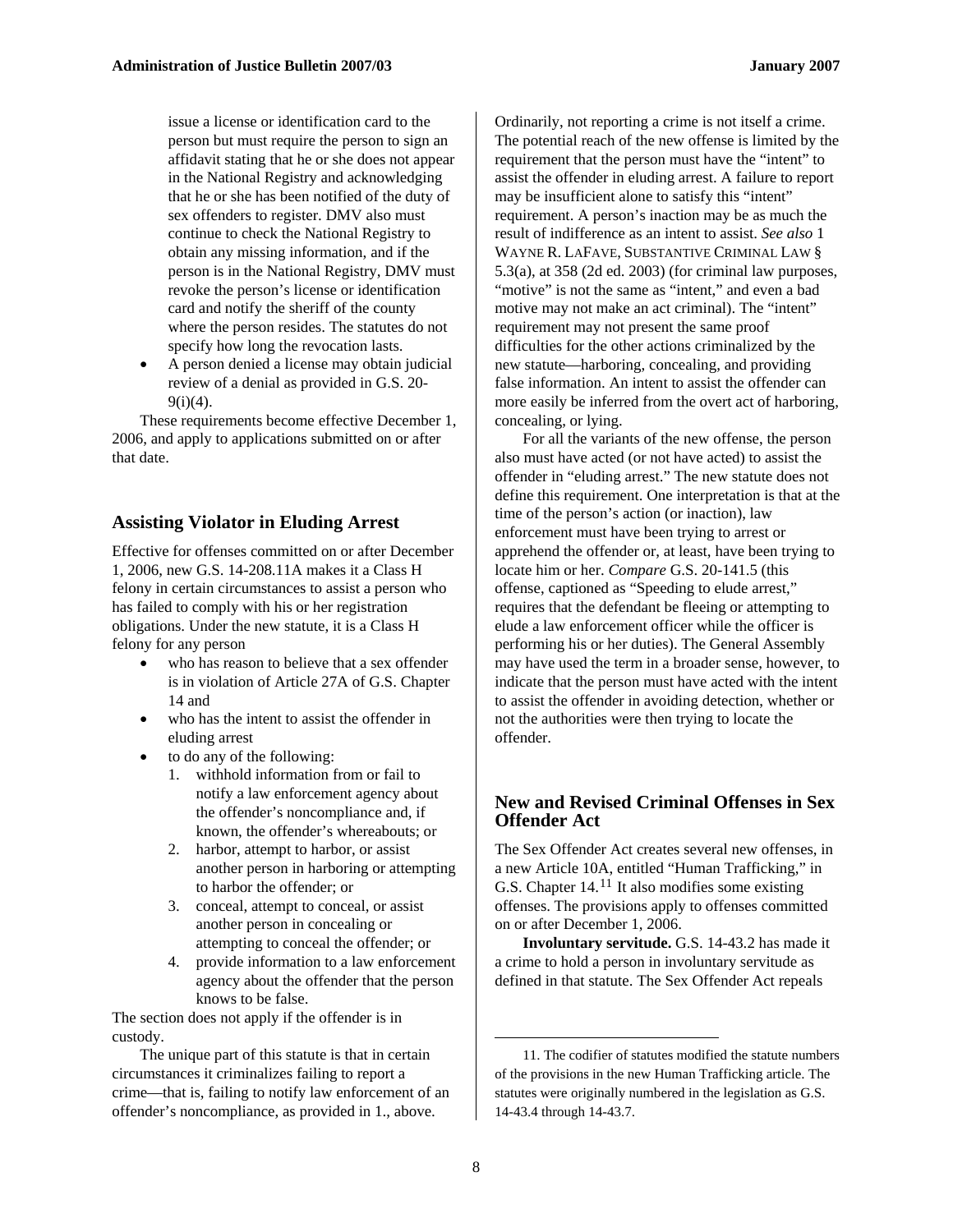that statute and enacts a new G.S. 14-43.12, making it a Class F felony to:

- knowingly and willfully
- hold another
- in involuntary servitude

New G.S.  $14-43.10(a)(3)$  defines the term "involuntary servitude." The definition states that it includes labor obtained by deception, coercion, or intimidation. New G.S.  $14-43.10(a)(1)$  and  $(2)$ , in turn, define "coercion" and "deception." Those definitions include such acts as causing or threatening bodily harm (a form of coercion) and promising benefits that the defendant does not intend to provide (a form of deception).

The statutes do not define what it means to "hold" another in involuntary servitude. This requirement may be significant, as it suggests some ongoing control or power over the person amounting to "servitude." The statute also states that failing to deliver benefits or perform services alone is not sufficient to support a conviction.

The offense is not subject to the sex offender registration program.

**Failure of party to labor contract to report involuntary servitude.** New G.S. 14-43.12(e) provides that it is a Class 1 misdemeanor if

- any person reports a violation of the involuntary servitude statute,
- which violation arises out of a contract for labor,
- to a party to the contract, and
- the party fails to report the violation immediately to the sheriff of the county in which the violation is alleged to have occurred.

**Sexual servitude.** New G.S. 14-43.13 creates the offense of sexual servitude, a Class F felony if the victim is an adult and a Class C felony if the victim is a minor. A person commits this offense if he or she

- knowingly
- subjects or maintains another
- in sexual servitude.

New G.S. 14-43.10(a)(5) defines "sexual servitude." The definition states that it includes "sexual activity" induced, obtained, or provided by coercion or deception or from a minor. That subsection refers, in turn, to existing G.S. 14-190.13 for the meaning of "sexual activity," which covers a broad array of acts of a sexual nature. Inducing those acts alone does not amount to sexual servitude, however; the other elements of the offense must be met.

<span id="page-8-0"></span>New G.S. 14-43.10(a)(1) and (2) define "coercion" and "deception," discussed above in connection with the new offense of involuntary

servitude. The statutes do not define what it means to "subject" or "maintain" another in sexual servitude, but as under the new involuntary servitude statute, the terms suggest some ongoing control or power over the person amounting to "servitude." Again, failing to deliver benefits or perform services alone is not sufficient to support a conviction.

The offense of sexual servitude is classified as a "sexually violent offense" under G.S. 14-208.6(5) and thus is subject to the sex offender registration program. This requirement applies to offenses committed on or after December 1, 2006, when the statute creating the new offense becomes effective.

**Human trafficking.** New G.S. 14-43.11 creates the offense of human trafficking, a Class F felony if the victim is an adult and a Class C felony if the victim is a minor. A person commits this offense if he or she

- knowingly
- recruits, entices, harbors, transports, provides, or obtains by any means another person
- with the intent
- that the other person be held in involuntary or sexual servitude.

The offense is not subject to the sex offender registration program.

**Revised definition of sexual battery.** A person is guilty of sexual battery under G.S. 14-27.5A if he or she engages in "sexual contact" with another person in certain circumstances. Effective for offenses committed on or after December 1, 2006, the Sex Offender Act expands the definition of sexual contact, in G.S. 14-27.1, to include ejaculating, emitting, or placing semen, urine, or feces on any part of another person.[12](#page-8-0)

**Revised definition of kidnapping.** G.S. 14-39(a) makes it kidnapping to confine, retrain, or remove a person for certain purposes. The Sex Offender Act revises the list of purposes to add holding a person in involuntary servitude in violation of new G.S. 14- 43.12 (rather than repealed G.S. 14-43.2); subjecting or maintaining a person for sexual servitude in violation of new G.S. 14-43.13; and trafficking another person with the intent that the person be held in involuntary or sexual servitude in violation of new G.S. 14-43.11. Kidnapping for these or other purposes is not subject to the sex offender registration program.

12. Under legislation enacted in 2005 and applicable to offenses committed on or after December 1, 2005, sexual battery was made a reportable offense, subject to the sex offender registration program. Because it is a reportable offense, sexual battery is subject to the revised registration requirements enacted this session, discussed above.

1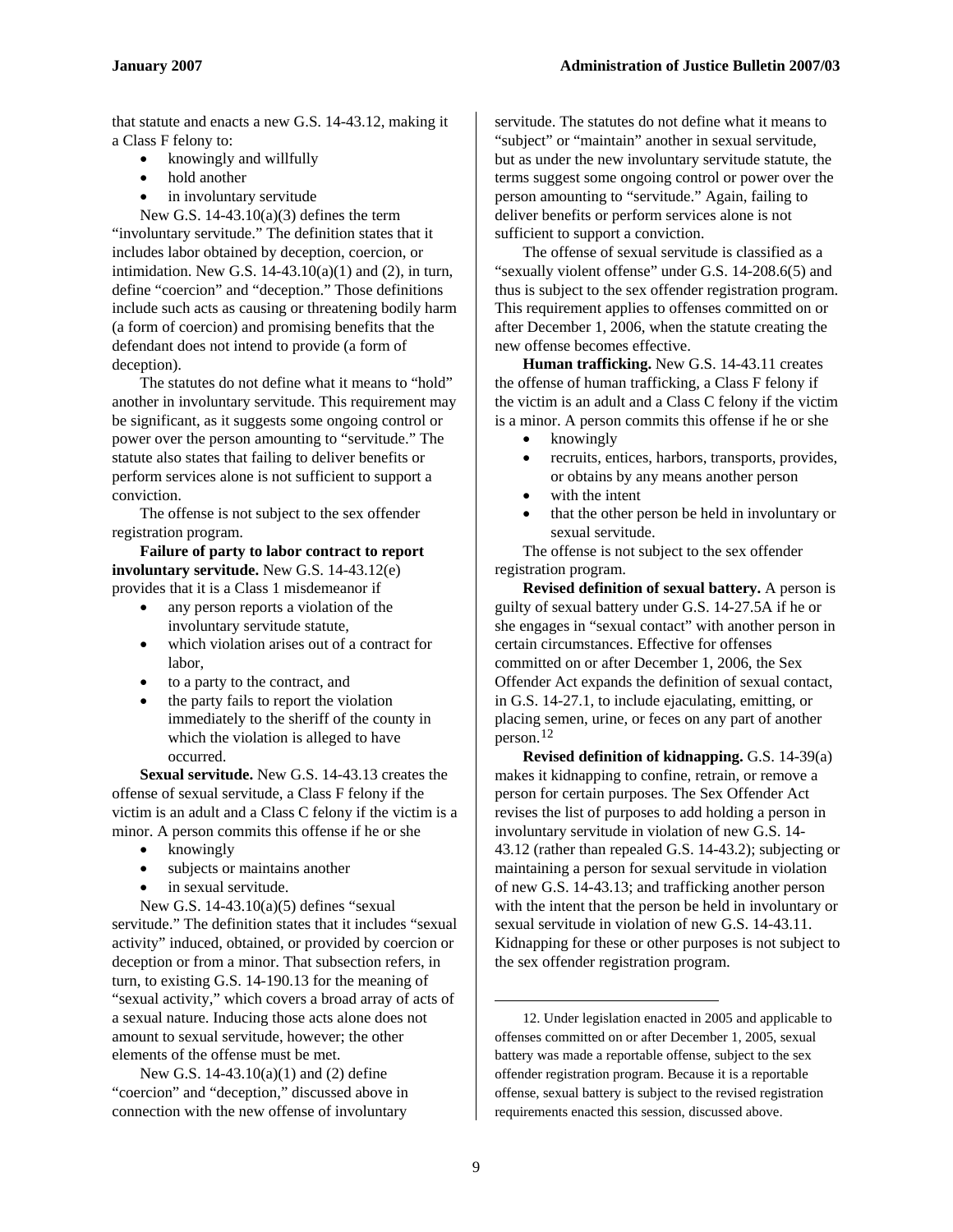### **Innocence Commission**

S.L. 2006-184 (H 1323) sets up a new commission, the North Carolina Innocence Inquiry Commission ("Innocence Commission" or "Commission"), to review claims of innocence by individuals who have been convicted of a felony in the North Carolina courts. New Article 92 in G.S. Ch. 15A (G.S. 15A-1460 through 15A-1475) contains the main provisions on this new commission as well as the process for review of claims of innocence. In essence, the new article authorizes the Innocence Commission to investigate claims of innocence and refer meritorious cases to a special three-judge panel with the authority to dismiss the charges if it finds that the convicted person is innocent.

The act creating the Innocence Commission takes effect August 3, 2006. Claims of innocence may be filed beginning November 1, 2006, except that claims of innocence by individuals convicted on a plea of guilty may not be filed until November 1, 2008. The Commission is to give priority to cases in which the convicted person is currently incarcerated solely for the crime for which he or she has filed a claim of innocence. *See* G.S. 15A-1466(2). Claims may be filed until December 31, 2010.

**Structure of Innocence Commission.** The Innocence Commission is an independent commission within the Judicial Department and receives administrative support from the Administrative Office of the Courts. It consists of eight members—a superior court judge, who serves as chair; prosecutor; victim advocate; criminal defense attorney; public member who is neither an attorney nor an employee of the Judicial Department; and two members whose vocations are within the discretion of the Chief Justice of the North Carolina Supreme Court. The Chief Justice appoints five members as specified in the act, and the Chief Judge of the North Carolina Court of Appeals appoints three members. The Commission will have a director, who must be a North Carolina attorney; and the director may hire staff with the approval of the Commission Chair. For more detail regarding the method of appointment of Commission members, their terms, and the duties of the director, *see* G.S. 15A-1463 through 15A-1465. The 2006 budget appropriates \$160,000 in recurring funds and \$50,000 in nonrecurring funds for the Innocence Commission and establishes three staff positions. *See*  Section I (Judicial) of Joint Conference Committee Report on the Continuation Expansion and Capital Budgets (June 30, 2006).

#### **Meaning of "claim of innocence."** The

Innocence Commission is authorized to consider "claims of factual innocence," as defined in G.S. 15A-1460(1). To qualify, a claim must be

- on behalf of a living person
- convicted of a felony in the North Carolina trial courts
- asserting the complete innocence for the felony for which the person was convicted and for any reduced level of criminal responsibility relating to the crime
- for which there is some credible, verifiable evidence of innocence
- that has not been presented at trial or considered at a hearing granted through postconviction relief.

The last element of the definition requires that evidence supporting the claim be "new" in a limited sense. Thus, it requires that "some" evidence be submitted in support of the claim that was not previously presented, but all of the evidence need not meet this requirement. The definition does not require the claimant to have been unaware of the evidence or to have been unable to obtain the evidence at the time of trial; it only requires that the evidence not have been presented at a trial or at a hearing granted through postconviction relief. Evidence is not considered to have been previously presented in postconviction proceedings if it was presented in support of a postconviction request for which a hearing was not granted.

**Submission of claim and waiver of rights.** Any person, court, or agency may submit a claim of innocence to the Commission on behalf of a convicted person. The Commission may informally screen and dismiss a case summarily or undertake a formal inquiry. *See* G.S. 15A-1467(a). Before the Commission begins a formal inquiry, the convicted person must execute an agreement waiving his or her procedural safeguards and privileges and agreeing to provide full disclosure to the Commission on matters related to his or her claim of innocence. The waiver does not apply to matters unrelated to the claim. *See*  G.S. 15A-1467(b). Evidence of criminal acts, professional misconduct, or other wrongdoing disclosed during the formal inquiry or later Commission proceedings are to be referred to the appropriate authority. Evidence favorable to the convicted person must be disclosed to the convicted person and his or her counsel, if any. *See* G.S. 15A-1468(d). If at any point during the inquiry the convicted person refuses to comply with the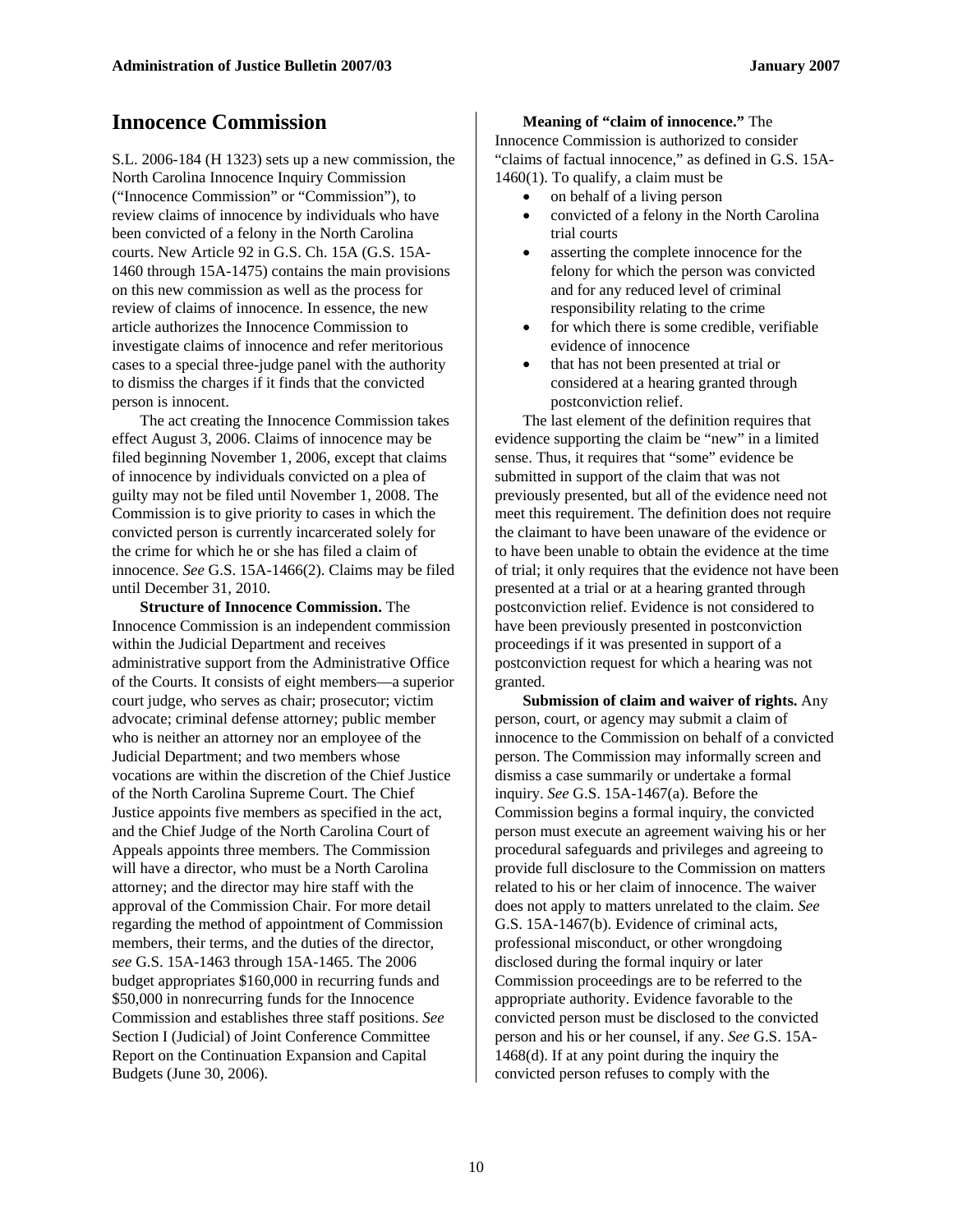Commission's requests or is otherwise deemed to be uncooperative, the Commission may discontinue the inquiry. *See* G.S. 15A-1467(g).

**Right to counsel.** The convicted person has the right to advice of counsel before executing a waiver of rights, and if a formal inquiry is conducted, throughout the formal inquiry. If the convicted person does not have counsel, the Commission Chair must determine whether the person is indigent and, if appropriate, enter an order for the appointment of counsel. *See* G.S. 15A-1467(b); *see also* G.S. 15A-1469(e) (indigent person has right to appointed counsel in proceedings before three-judge panel).

**Notice to victim.** If the Commission proceeds with a formal inquiry, the Director must use due diligence to notify the victim of the case and explain the process. The victim has the right to present his or her views and concerns throughout the Commission's investigation. *See* G.S. 15A-1467(c). The victim also has the right to notice of any proceedings before the full Commission, discussed below, and to attend Commission proceedings subject to limitations imposed by the Commission. *See* G.S. 15A-1468(b); *see also* G.S. 15A-1469(f) (victim receives notice of hearing before three-judge panel).

**Access to evidence.** The Commission has the power to issue process to compel the attendance of witnesses and production of evidence, administer oaths, and petition the superior court of Wake County or of the original jurisdiction for enforcement of process or other relief. *See* G.S. 15A-1467(d), (e). In addition, all state discovery and disclosure statutes in effect at the time of the inquiry are enforceable as if the convicted person were being tried for the charge being investigated by the Commission. *See* G.S. 15A-1467(f).

**Commission proceedings.** G.S. 15A-1468 details the procedures before the Commission once the formal inquiry is completed. All relevant evidence from the inquiry must be presented to the full Commission, which may hold a public hearing or keep the proceedings closed. *See* G.S. 15A-1468(a). After reviewing the evidence, the Commission votes on whether to refer the case for review by a three-judge panel. In cases in which the convicted person did not plead guilty, five or more Commission members must find sufficient evidence of innocence for the case to be referred for judicial review. In cases in which the convicted person pled guilty, all eight Commission members must find sufficient evidence of innocence. *See* G.S. 15A-1468(c). The Commission must issue an opinion, whether it finds sufficient or insufficient evidence of innocence. If a case is referred to a threejudge panel, all of the records in support of the

Commission's conclusion, including a transcript of the hearing before the Commission, become public; if the case is not referred for judicial review, the files remain confidential except as otherwise provided in the new article. *See* G.S. 15A-1468(e).

**Review by three-judge panel.** G.S. 15A-1469 details the procedures before the three-judge panel. If the Commission concludes that there is sufficient evidence of innocence to merit judicial review, the Chief Justice appoints a three-judge panel to conduct an evidentiary hearing. The panel may not include any trial judge who has had substantial previous involvement in the case. Following an order setting a date for a hearing, the State has sixty days to file a response to the Commission's opinion. The district attorney of the district of conviction represents the State at the hearing. The panel may compel the testimony of any witness, including the convicted person. The convicted person has the right to be present but may not assert any privilege or prevent any witness from testifying. If the three-judge panel unanimously finds by clear and convincing evidence that the convicted person is innocent of the charges, it enters a dismissal of the charges. If the vote is not unanimous, the panel denies relief.

**Finality of proceedings and availability of other relief.** The decisions of the Commission and the threejudge panel are final and are not subject to review. *See*  G.S. 15A-1470(a). Submission of a claim to the Innocence Commission does not adversely affect the right to other postconviction relief. *See* G.S. 15A-1470(b); G.S. 15A-1411(d) (claim to Innocence Commission does not constitute motion for appropriate relief and does not affect right to relief under postconviction statutes). Revised G.S. 15A-1417(a) provides that a court may, in ruling on a motion for appropriate relief, refer a claim of factual innocence to the Innocence Commission; but, the revised statute does not require the court to refer such claims to the Innocence Commission if other grounds exist for relief, such as a constitutional violation.

## **Criminal Offenses**

**Restrictions on sale of pseudoephedrine.** In 2005, the General Assembly enacted several restrictions on the sale of pseudoephedrine, an ingredient used in lawful cold medication and in the illegal manufacture of methamphetamine. *See* Chapter 90, Article 5D (Control of Methamphetamine Precursors), G.S. 90- 113.50 through 90-113.60. Effective for offenses committed on or after August 3, 2006, S.L. 2006-186 (S 686) revises these statutes to prohibit the retail sale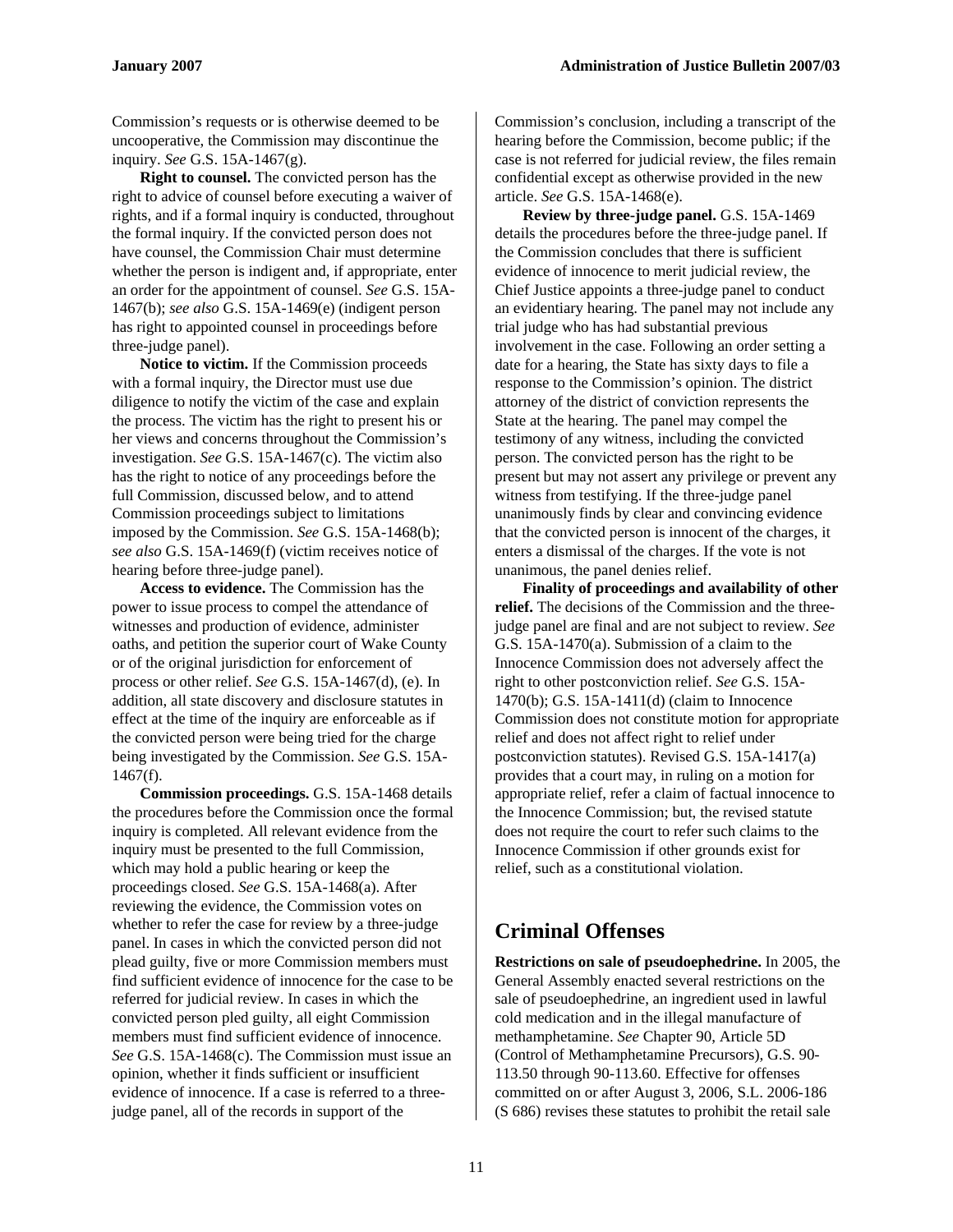of pseudoephedrine products, whether in the form of a tablet, caplet, or gel cap, except in blister packages; this restriction previously applied only to tablets or caplets containing more than thirty milligrams of pseudoephedrine. The revised statutes also prohibit the sale of more than two packages containing a combined total of more than 3.6 grams of any pseudoephedrine product per day; the previous limit was two products containing more than six grams. New G.S. 90-113.61 adds that certain pseudoephedrine products are not subject to the article's restrictions but are subject to the requirements of the federal Combat Methamphetamine Act of 2005, a part of the USA Patriot Improvement and Reauthorization Act of 2005 (P.L. 109-177).

**Disorderly conduct at funeral.** Effective for offenses committed on or after December 1, 2006, S.L. 2006-169 (S 1833) creates a new disorderly conduct offense involving funerals. A person violates new G.S. 14-288.4(a)(8) if he or she

- intentionally causes a public disturbance
- by engaging in conduct with the intent to impede, disrupt, disturb, or interfere
- with the orderly administration of any funeral, memorial service, or family processional to the funeral or memorial service or with the normal activities and functions in facilities where a funeral or memorial service is taking place.

The new provision states that it includes military funerals, services, and family processionals. It also specifies that certain conduct during, or within one hour before or after, a funeral or memorial service constitutes disorderly conduct—for example, displaying within 300 feet of the ceremonial site any visual image that conveys fighting words or actual or imminent threats of harm toward any person or property associated with the service.

A first offense is a Class 2 misdemeanor, a second offense is a Class 1 misdemeanor, and a third or subsequent offense is a Class I felony.

**Assault on handicapped person.** G.S. 14-32.1 is a specialized assault statute imposing enhanced punishments for assault on a handicapped person. Effective for offenses committed on or after December 1, 2006, S.L. 2006-179 (S 488) increases the offense of simple assault or battery on a handicapped person from a Class 1 to Class A1 misdemeanor. This change brings the punishment for this offense in line with such offenses as assault on a child and assault on a female, both Class A1 misdemeanors.

**Harassment of participant in neighborhood watch program.** S.L. 2006-181 (H 1120) authorizes cities and counties to establish neighborhood crime watch programs. As part of this initiative, the act adds G.S. 14-226.2 creating a new offense of harassing a participant in a neighborhood crime watch program, effective for offenses committed on or after December 1, 2006. A violation is a Class 1 misdemeanor and must include a minimum fine of \$300. A person commits this offense if he or she

- willfully threatens or intimidates
- an identifiable member or resident in the same household as the member of a neighborhood crime watch program
- for the purpose of intimidating or retaliating against that person for the person's participation in a neighborhood crime watch program.

The statute states that a violation includes threats or intimidation that occur while a member is traveling to or from a neighborhood crime watch meeting, actively participating in a neighborhood crime watch program activity, or actively participating in an ongoing criminal investigation.

**Dog fighting.** G.S. 14-362.2 has prohibited promoting, conducting, and related conduct involving dog fighting, making a violation a Class H felony. Effective for offenses committed on or after December 1, 2006, S.L. 2006-113 (H 2098), as amended by Section 37 of S.L. 2006-259 (S 1523), expands the statute to make it a Class H felony to engage in such conduct in connection with the fighting of a dog with an animal other than a dog. The revised statute states that it does not prohibit the use of dogs in the lawful taking of animals under the jurisdiction and regulation of the Wildlife Resources Commission—in other words, using dogs to hunt.

The act also makes changes to civil remedies for animal cruelty, effective for actions commenced on or after December 1, 2006. G.S. 19A-70 has provided that in cases in which a person has been arrested for illegally fighting dogs, a shelter that has taken custody of the dogs may petition the court to require the defendant to deposit sufficient funds for the care of the dogs. The act revises that statute to authorize a petition for animal care expenses upon an arrest for a violation of any provision of Chapter 14, Art. 47 (the animal cruelty statutes) or G.S. 67-4.3 (attack by dangerous dog), or upon the commencement of a civil action for an injunction under G.S. 19A-3. Under revised G.S. 19A-70, a person who is acquitted of all criminal charges, or is found in the action for an injunction not to have committed animal cruelty, is entitled to a refund of the deposit less any funds already expended for animal care (not a refund of the entire deposit as under prior law).

**Phase-out of video gaming machines.** In 2000, the General Assembly banned the introduction of new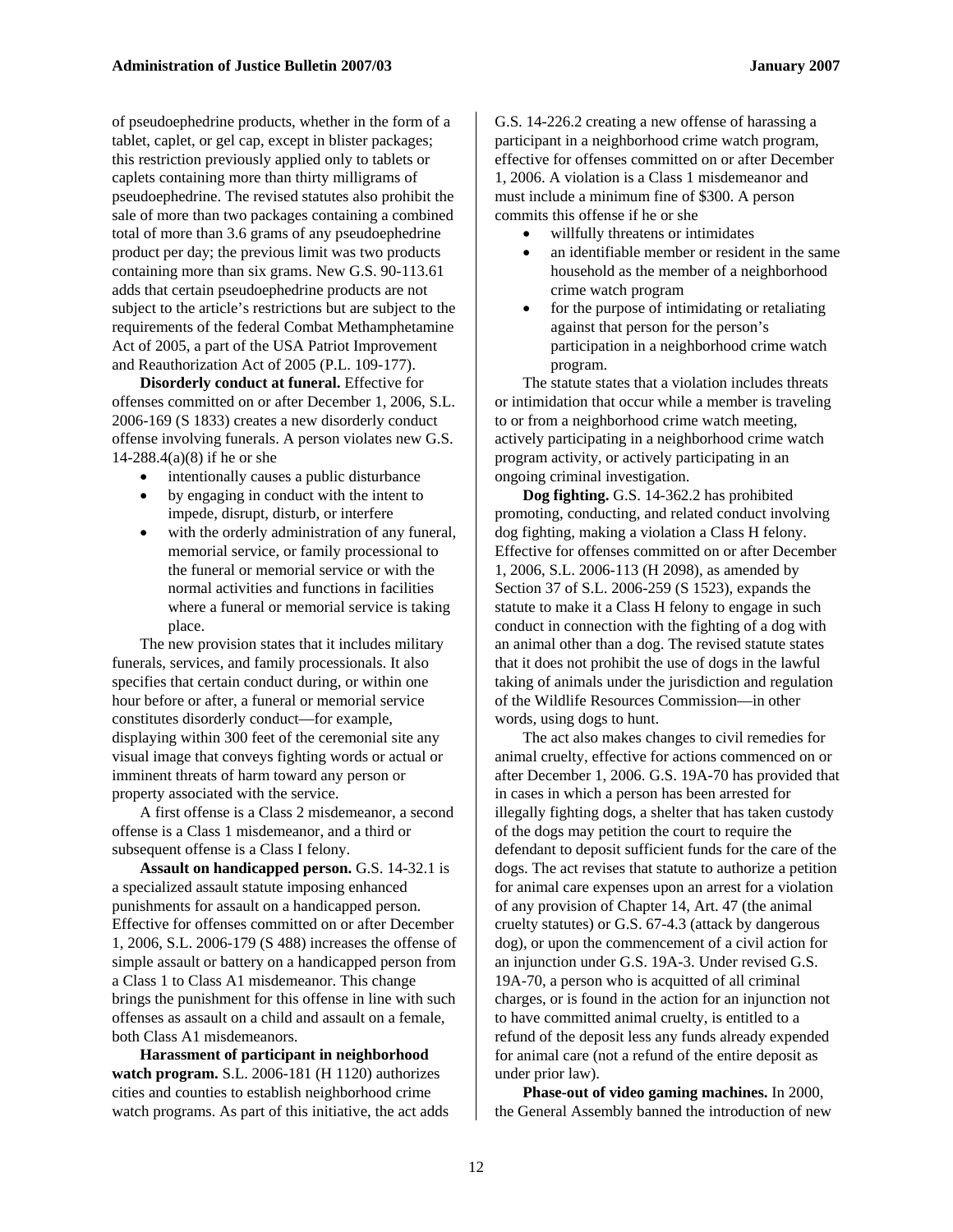video gaming machines into North Carolina and regulated the use of machines already in the state.<sup>[13](#page-12-0)</sup> Legislation enacted this session (S.L. 2006-6 (S 912), as amended by Sections 6, 33 of S.L. 2006-259 (S 1523)) phases out video gaming machines, banning them by mid-2007. The only exceptions are for federally recognized Indian tribes, which may operate video gaming machines on Indian land, and for assemblers, repairers, manufacturers, sellers, lessors, or transporters of video gaming machines, which may perform those functions for machines to be used outside the state or by a federally recognized Indian tribe on Indian land. Unless otherwise noted, the changes appear in current G.S. 14-306.1, which is repealed effective July 1, 2007, and new G.S. 14- 306.1A, which takes effect July 1, 2007. The old and new statutes contain the same definition of "video gaming machine"—essentially, a video machine, of one of the types listed (video poker, video keno, and the like), requiring payment to activate, and awarding any prizes, merchandise, cash, replays, or coupons that may be exchanged for such awards.

The act establishes various cutoff dates for the phase-out of video gaming machines. From July 6, 2006, the date the act became law, through September 30, 2006, it is permissible for a single location to operate up to three video gaming machines, as under prior law. Effective October 1, 2006, a single location may operate up to two video gaming machines. Effective March 1, 2007, a single location may operate only one video gaming machine. During these time periods, the machines may not be moved from their registered location to a new location within North Carolina. Beginning July 1, 2007, the possession and operation of video gaming machines are prohibited entirely in North Carolina unless one of the exceptions applies.

The penalty for a first violation involving a video gaming machine remains a Class 1 misdemeanor, but the penalty for a second violation is raised from a Class I to Class H felony and the penalty for a third or subsequent offense is raised from a Class H to Class G felony. These punishment changes also apply to violations involving slot machines and other gambling devices under G.S. 14-304 through 14-309, effective for offenses committed on or after July 1, 2007. A violation involving five or more video gaming machines remains a Class G felony. *See* G.S. 14-309.

1

The act provides that it is void if a court issues a final order prohibiting video gaming machines by a federally recognized Indian tribe on the ground that machines are prohibited elsewhere.

**Sexual offenses.** The Sex Offender Act (S.L. 2006-247 (H 1896)) created and modified a number of offenses involving sexual and other conduct. The new offenses are involuntary servitude, sexual servitude, and human trafficking. The modified offenses involve sexual battery and kidnapping. The Sex Offender Act also created and modified a number of offenses involving individuals required to register as sex offenses. Those offenses are discussed under Sex Offender Act, above.

**Breaking and entering place of worship.**  Effective for offenses committed on or after December 1, 2006, G.S. 14-72(b) is amended to provide that a larceny committed pursuant to a violation of G.S. 14- 54.1 (breaking or entering building that is place of religious worship) is a felony regardless of the value of the property in question. *See* Section 4 of S.L. 2006- 259 (S 1523). A "building that is a place of religious worship" is defined in G.S. 14-54.1(b).

**Carrying of concealed weapon by company police.** Effective October 1, 2006, G.S. 14-269(b) is amended to exempt from the prohibition on carrying a concealed weapon officers of a company police agency while discharging their official duties. Revised G.S. 74E-6(c) permits company police officers to carry concealed weapons if duly authorized by their superior officer. *See* Section 5 of S.L. 2006-259 (S 1523).

**Possession of antique firearm by felon.** Effective August 23, 2006, G.S. 14-409.11 is amended to provide a new definition of "antique firearm," and G.S. 14-415.1 is amended to provide that the prohibition on the possession of a firearm by a felon does not apply to antique firearms as defined in revised G.S. 14-409.11. *See* Section 7 of S.L. 2006-259 (S 1523).

**Raffles by government entities.** Effective August 27, 2006, Section 3 of S.L. 2006-264 (S 602) amends G.S. 14-309.15(a) to allow a government entity to conduct a raffle. Such raffles were permitted by a prior session law, Chapter 219 of the 1993 Session Laws, which was repealed with the above amendment.

#### **Motor Vehicle Offenses**

**Impaired driving and related offenses.** The biggest changes to the motor vehicle laws are contained in S.L. 2006-253 (H 1048), which made extensive changes in several areas involving impaired driving, including investigation techniques and procedures, pretrial and trial procedure, evidence rules, new and modified

<span id="page-12-0"></span><sup>13.</sup> The earlier act, S.L. 2000-151 (S 1542), is summarized in *Administration of Justice Bulletin* 2000/03 at 7–10 (School of Government, Oct. 2000), posted at [http://www.sog.unc.edu/programs/crimlaw/](http://www.sog.unc.edu/programs/crimlaw/%0Baoj200003rubinlegis.pdf) [aoj200003rubinlegis.pdf](http://www.sog.unc.edu/programs/crimlaw/%0Baoj200003rubinlegis.pdf).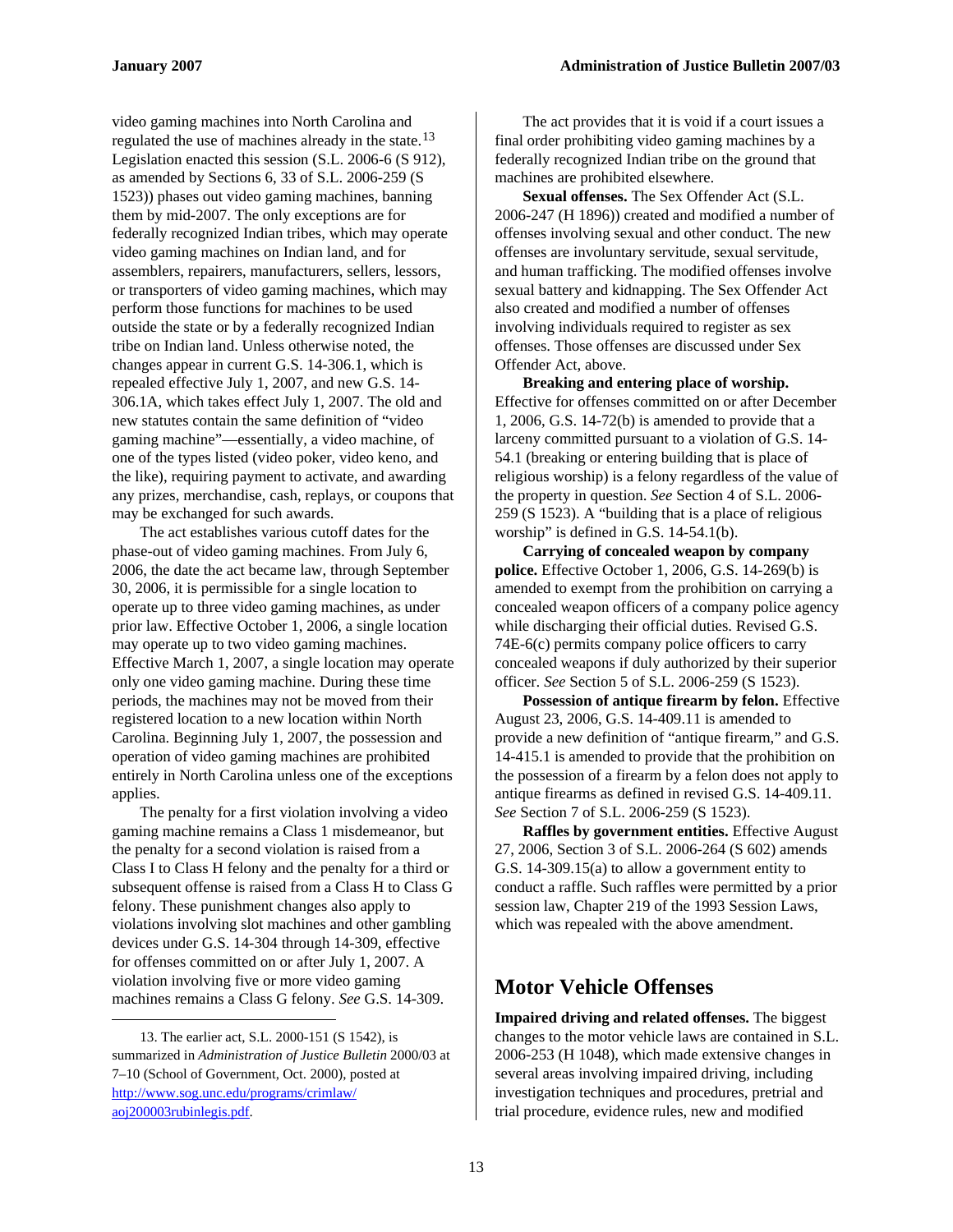impaired driving offenses, sentencing for impaired driving, licensing, vehicle forfeiture, and record keeping. Those changes are summarized in a paper by James C. Drennan, DWI Omnibus Bill—2006, which is attached to this bulletin. Parts of that act do not directly involve impaired driving, and they are summarized below along with other acts involving motor vehicle and related laws.

**Use of seat belts.** G.S. 20-135.2A has required front-seat occupants of a motor vehicle manufactured with seat belts to wear seat belts while the vehicle is in forward motion on a street or highway. S.L. 2006-140 (S 774) amends that statute to extend this requirement to rear-seat occupants. With some modifications, the statute continues to have a list of exceptions to the seat belt requirement—for example, for occupants of motor homes who are not the driver or front-seat passengers. The revised statute states that a law enforcement officer may not stop a vehicle solely for the failure of a rear-seat occupant to wear a seat belt. This language does not prohibit an officer from citing a person for such a violation if the officer has stopped the vehicle for a different violation, such as speeding or the failure of a front-seat occupant to wear a seat belt.

<span id="page-13-0"></span>It is an infraction under G.S. 20-135.2A for a front-seat or rear-seat occupant to fail to wear a seat belt. A front-seat occupant is still subject to a penalty of \$25 plus \$50 in court costs, but a rear-seat occupant is subject to a penalty of \$10 with no court costs. G.S. 20-137.1 continues to establish the penalties for the failure of a driver to secure a child under 16 years of age in a proper restraint system. An open bed or cargo area of a vehicle is not governed by either the regular seat belt or child seat belt statute. It continues to be governed by G.S. 20-135.2B, which regulates how children under the age of 12 may ride in such areas.

The changes apply to offenses committed on or after December 1, 2006, but law enforcement agencies may only issue warnings for rear seat violations until July 1, 2007.

**Use of mobile phone in car by younger drivers.**  S.L. 2006-177 (1289) added G.S. 20-137.3 to create a new infraction involving the use of mobile telephones in motor vehicles by younger drivers. A person commits the offense if he or she

- is under the age of 18 and
- operates a motor vehicle
- on a public street or highway or public vehicular area
- while using a mobile telephone
- while the vehicle is in motion.

The new statute states that it does not prohibit the use of a mobile telephone if the vehicle is stationary. It also creates exceptions for emergency calls to certain

emergency personnel and calls to a parent, legal guardian, or spouse.

A violation of G.S. 20-137.3 is an infraction, subject to a \$25 penalty. No drivers license points, insurance surcharge, or court costs may be assessed for a violation of G.S. 20-137.3; and a violation alone does not authorize the seizure or forfeiture of a mobile telephone. The act makes conforming changes to G.S. 20-11, the graduated license statute for drivers under age 18, to condition movement to the next level on not having been found responsible for a violation of G.S. 20-137.3 for the preceding six months.[14](#page-13-0)

**Passing stopped school bus.** In 2005, the General Assembly increased the punishment for passing a stopped school bus and for failing to remain stopped for a school bus from a Class 2 to Class 1 misdemeanor and made a violation resulting in serious bodily injury a Class I felony. This session, the General Assembly enacted two provisions involving these offenses. Effective for offenses committed on or after September 1, 2006, S.L. 2006-160 (H 2880) amended G.S. 20-217(e) to prohibit a court from granting a prayer for judgment continued (PJC) for a violation of G.S. 20-217.

Effective for offenses committed on or after August 23, 2006, Section 11 of S.L. 2006-259 (S 1523) modified the elements of the felony school bus offense. Previously, a person had to violate the school bus

14. In revising G.S. 20-11, the General Assembly added the prohibition on using a mobile telephone as a restriction on driving by Level 1, 2, and 3 license holders. The General Assembly also revised G.S. 20-11(*l*) to state that a violation of the restriction regarding the use of a mobile telephone is an infraction, subject to a penalty of \$25. These additions create a little uncertainty about the charges and punishments for mobile telephone violations because revised G.S. 20-11 does not contain all of the details that appear in G.S. 20- 137.3—for example, G.S. 20-11 does not explicitly contain any exceptions for emergency calls and does not explicitly disallow court costs for a violation. One interpretation is that the General Assembly intended to create one offense only, punishable as described in the principal mobile telephone provisions in G.S. 20-137.3. A second interpretation is that the General Assembly created two offenses—a violation of G.S. 20-137.3 and a violation of a license restriction in G.S. 20-11—but the provisions must be read *in pari materia* (that is, as laws on the same subject matter that should be construed with reference to each other). Under this interpretation, the same rules would apply regardless of which offense is charged. A third interpretation is that the two offenses are to be construed separately and without regard to the wording of the other offense.

 $\overline{a}$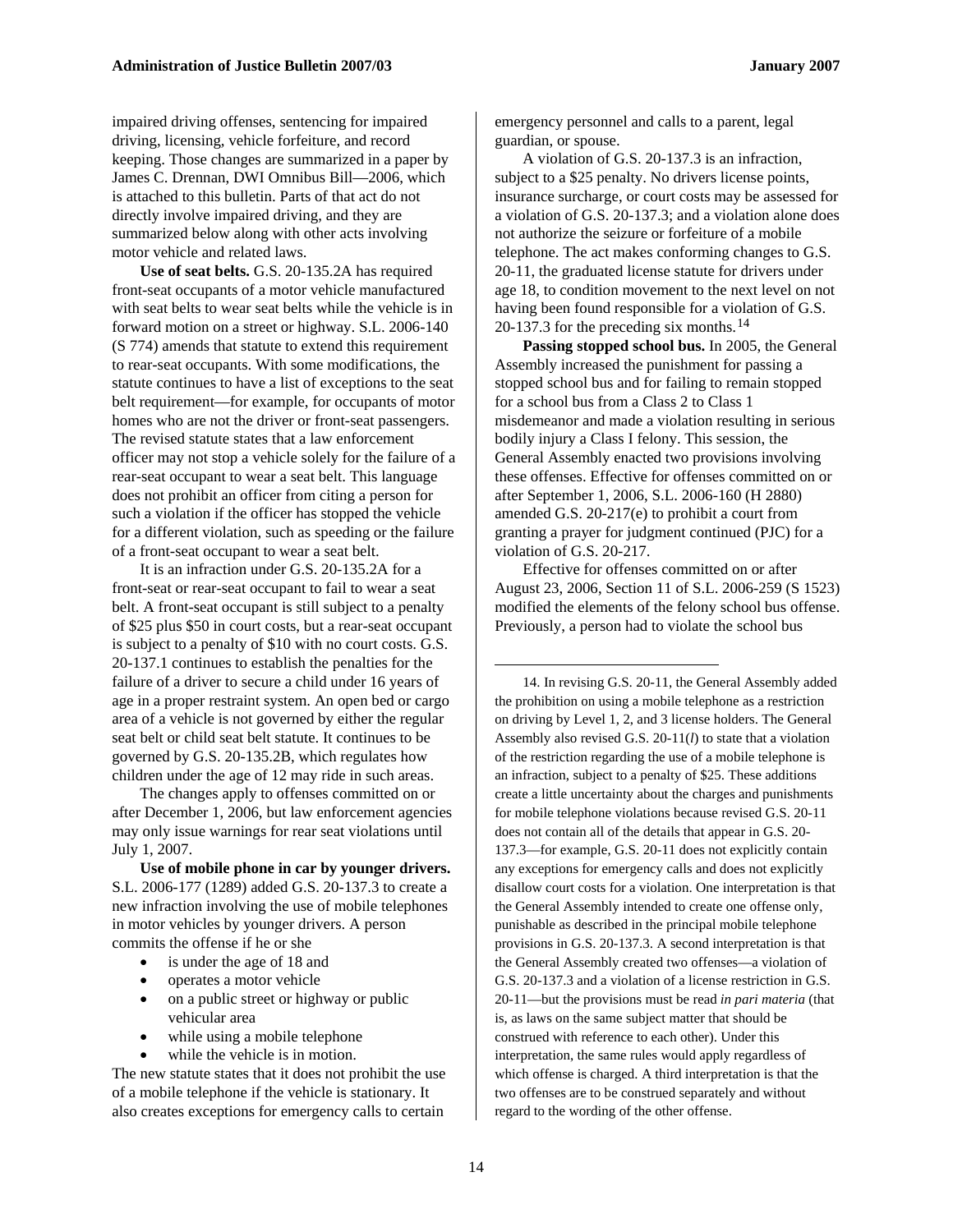passing statute, G.S. 20-217(a), and "willfully" strike a person and cause serious bodily injury. Under revised G.S.  $20-217(g)$ , a person must "willfully" violate the school bus statute and strike another person and cause serious bodily injury. Thus, an accidental striking is covered if the violation of the school bus statute is willful.

**Boating safety laws.** Effective for offenses committed on or after January 1, 2007, S.L. 2006-185 (S 948) makes numerous changes to Ch. 75A, Art. 1, the Boating Safety Act. The most significant changes involving criminal law are described here.

Revised G.S. 75A-10(b1) applies the prohibition on impaired boating to the operation of all vessels on State waters, not just motorboats or motor vessels. An offense is a Class 2 misdemeanor for all vessels. (G.S. 75A-10(b) has prohibited the manipulation of water skis, surfboards, nonmotorized vessels, or similar devices while under the influence of an impairing substance, but it did not make it a per se offense to manipulate such devices while having an alcohol concentration of .08 or more.)

Revised G.S. 75A-11 requires the operator of a vessel involved in a collision or accident that results in a person's death or disappearance to notify the nearest law enforcement agency as soon as possible. The operator also must notify the Wildlife Resources Commission within 48 hours of the occurrence. If the collision or accident results in property damage of \$2,000 or more, or the complete loss of a vessel, the operator must notify the Wildlife Resources Commission within ten days of the occurrence. A violation is a Class 3 misdemeanor, punishable by a fine only of up to \$250 under G.S. 75A-18.

Revised G.S. 75A-17 makes the following changes regarding law enforcement vessels.

- Law enforcement vessels are authorized to use a flashing blue light while engaged in law enforcement or public safety activities. A person other than a law enforcement officer who activates, installs, or operates a flashing blue light on a vessel other than a law enforcement vessel is guilty of a Class 1 misdemeanor.
- No vessel other than a law enforcement vessel or other emergency response vessel may use a siren. A violation is a Class 3 misdemeanor, punishable by a fine only of up to \$250 under G.S. 75A-18.
- Vessels operated on State waters must stop when directed by a law enforcement officer and must remain at idle speed or must maneuver in a way that permits the officer to

come alongside the vessel. A violation is a Class 2 misdemeanor.

• Vessels operated on State waters must slow to a no-wake speed when passing a law enforcement vessel that is displaying a flashing blue light and must maintain a certain distance depending on the width of the waterway. A violation is a Class 3 misdemeanor.

**Failure to have financial responsibility for motor vehicle.** Effective for lapses in financial responsibility occurring on or after July 1, 2008, S.L. 2006-213 (S 881) makes various changes to Article 13 of Chapter 20, which requires that motor vehicle owners have liability insurance or other forms of financial responsibility. One of these changes is the repeal of G.S. 20-312, which makes it a Class 1 misdemeanor for a vehicle owner to fail to deliver the registration card and registration plate to the Division of Motor Vehicles after receiving notice of revocation for not maintaining financial responsibility. Instead, the failure to surrender the registration card and registration plate will be a Class 2 misdemeanor under G.S. 20-45. The act also revises the civil penalties that may be imposed by the Division of Motor Vehicles, described in G.S. 20-311, for lapses in motor vehicle insurance.

**Open containers of alcohol in motor vehicle.**  G.S. 20-138.7(a1) was added in 2000 to prohibit anyone, including passengers, from possessing an open container of alcohol or consuming alcohol in the passenger area of a motor vehicle while the motor vehicle is on a highway or highway right-of-way. For a discussion of the elements of the offense, exceptions, and penalties, *see Administration of Justice Bulletin* 2000/03, at 12–13 (School of Government, Oct. 2000), posted at [http://www.sog.unc.edu/programs/crimlaw/](http://www.sog.unc.edu/programs/crimlaw/%0Baoj200003rubinlegis.pdf) [aoj200003rubinlegis.pdf](http://www.sog.unc.edu/programs/crimlaw/%0Baoj200003rubinlegis.pdf). The prohibition was initially set to expire in 2002, but was extended to September 30, 2006. *See* S.L. 2002-25 (H 1488). This session the General Assembly eliminated the expiration, or "sunset," clause and made the prohibition permanent. *See* Section 21.7 of S.L. 2006-66 (S 1741).

**Convictions from tribal courts.** Effective for offenses committed on or after December 1, 2006, Section 8 of S.L. 2006-253 (H 1048) amends the definition of "state" in G.S. 20-4.01(45) to include the Sovereign Nation of the Eastern Band of the Cherokee Indians with tribal lands located within North Carolina. This amendment permits DMV to take actions on convictions reported from courts of that nation in the same manner as for convictions received from other states.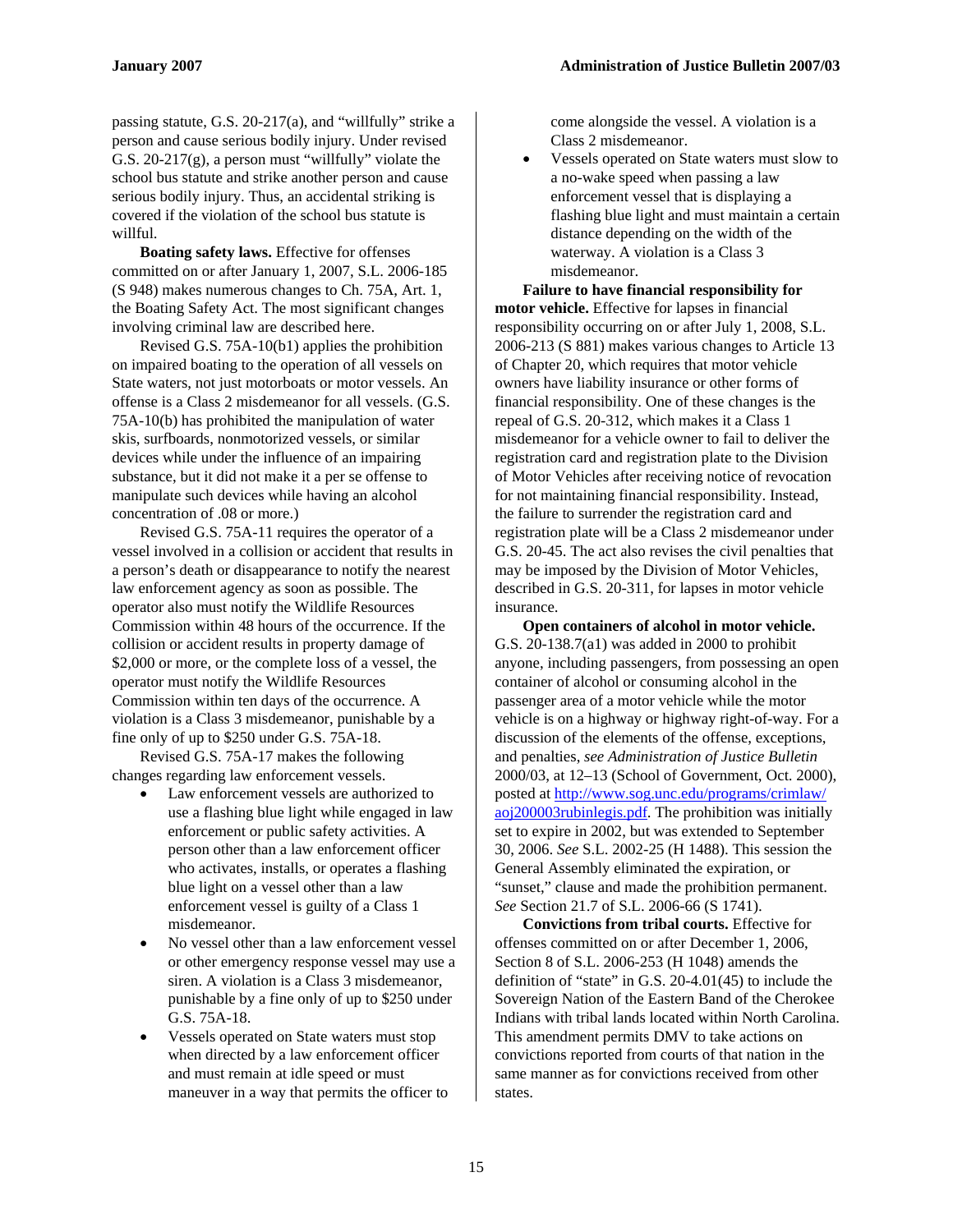**Proof of giving notice by DMV.** Effective for offenses committed on or after December 1, 2006, Section 21 of S.L. 2006-253 (H 1048) amends G.S. 20- 48 to provide that whenever the DMV is authorized or required to give any notice by personal delivery or mail, the giving of such notice by DMV may be proved by a notation in the DMV records that notice was sent to a particular address for the specified purpose. The revised statute states that a certified copy of the DMV record, sent by the Police Information Network, fax, or other electronic means, is admissible in evidence and is sufficient to discharge the burden of the party offering the record that the notice was sent to the person and address named in the record for the purpose indicated in the record.

**Move-over law.** Effective August 23, 2006, Section 9 of S.L. 2006-259 (S 1523) amends G.S. 20- 157(f) (known as the move-over law) to provide that drivers must move over or slow down for public service vehicles as well as emergency vehicles.

#### **Alcohol Offenses**

**Consumption of alcohol by underage person.** G.S. 18B-302(b) has prohibited the purchase or possession of alcohol by a person under the age of 21. Effective for offenses committed on or after December 1, 2006, Section 26 of S.L. 2006-253 (H 1048) amends that subsection to prohibit consumption of alcohol by a person under the age of 21. A violation is a Class 3 misdemeanor under G.S. 18B-302(i) if the person is 19 or 20 years old, and a Class 1 misdemeanor under G.S. 18B-102(b) if the person is less than 19 years old. New G.S. 18B-302(j) allows a law enforcement officer to require a person to submit to an approved alcohol screening device if the officer has probable cause to believe the person is under 21 and has consumed alcohol; that subsection also provides that the results or a refusal to submit to the test are admissible in evidence. The revised statute exempts alcohol consumption by an underage person for medical, sacramental, or culinary school activities, as described in G.S. 18B-103.

**Keg sales.** Effective for offenses committed on or after December 1, 2006, Sections 2 and 3 of S.L. 2006- 253 (H 1048) regulate keg sales. Under revised G.S. 18B-101, a "keg" is defined as a portable container designed to hold at least 7.75 gallons of beer or other malt beverage. Under new G.S. 18B-403.1, a person who purchases a "keg" for transportation and offpremises consumption must obtain a purchasetransportation permit from the seller, and the seller

must retain the permit record for at least ninety days. A purchaser's failure to obtain a permit is a violation of the unlawful purchase statute (G.S. 18B-303), punishable as a Class 1 misdemeanor under G.S. 18B-102(b). A seller's first violation is punishable by a warning only under G.S. 18B-403.1(e); a subsequent violation is a Class 1 misdemeanor under G.S. 18B-102(b).

#### **Law Enforcement**

**Enforcement of immigration laws.** One of the session's two technical corrections acts (Section 24 of S.L. 2006-259 (S 1523)) added a new statute authorizing state and local law enforcement officers to exercise the powers of federal immigration officers in certain circumstances. New G.S. 128-1.1 provides that any state or local law enforcement agency may authorize its law enforcement officers to perform the functions of an officer under  $8$  U.S.C. 1357 $(g)$  if the agency has a memorandum of understanding for that purpose with a federal agency. The indicated federal statute establishes the parameters for such agreements, permitting the United States Attorney General to enter into agreements with state and local law enforcement agencies that authorize their officers to perform the functions of immigration officers at the expense of the state or local agency. The act states that the new state statute became effective January 1, 2006, and any action taken between that date and the date that the act became law (August 23, 2006) are retroactively validated.

**Handgun permits.** Effective June 30, 2006, S.L. 2006-39 (H 126) revises G.S. 14-404(a)(1) to clarify that the sheriff must conduct a criminal history background check before issuing a handgun permit and must check the National Instant Criminal Background Check System (NICS). The act likewise revises G.S. 14-415.13(b) to require the sheriff to check the NICS before issuing a concealed handgun permit.

Effective August 27, 2006, Section 5 of 2006-264 (S 602) amends G.S. 14-407.1 to provide that sheriffs, rather than clerks of superior court, issue purchase permits for blank cartridge permits.

#### **Sentencing**

**Parole review of inmates sentenced before structured sentencing.** In 2005, the General Assembly directed the Post-Release Supervision and Parole Commission to analyze the amount of time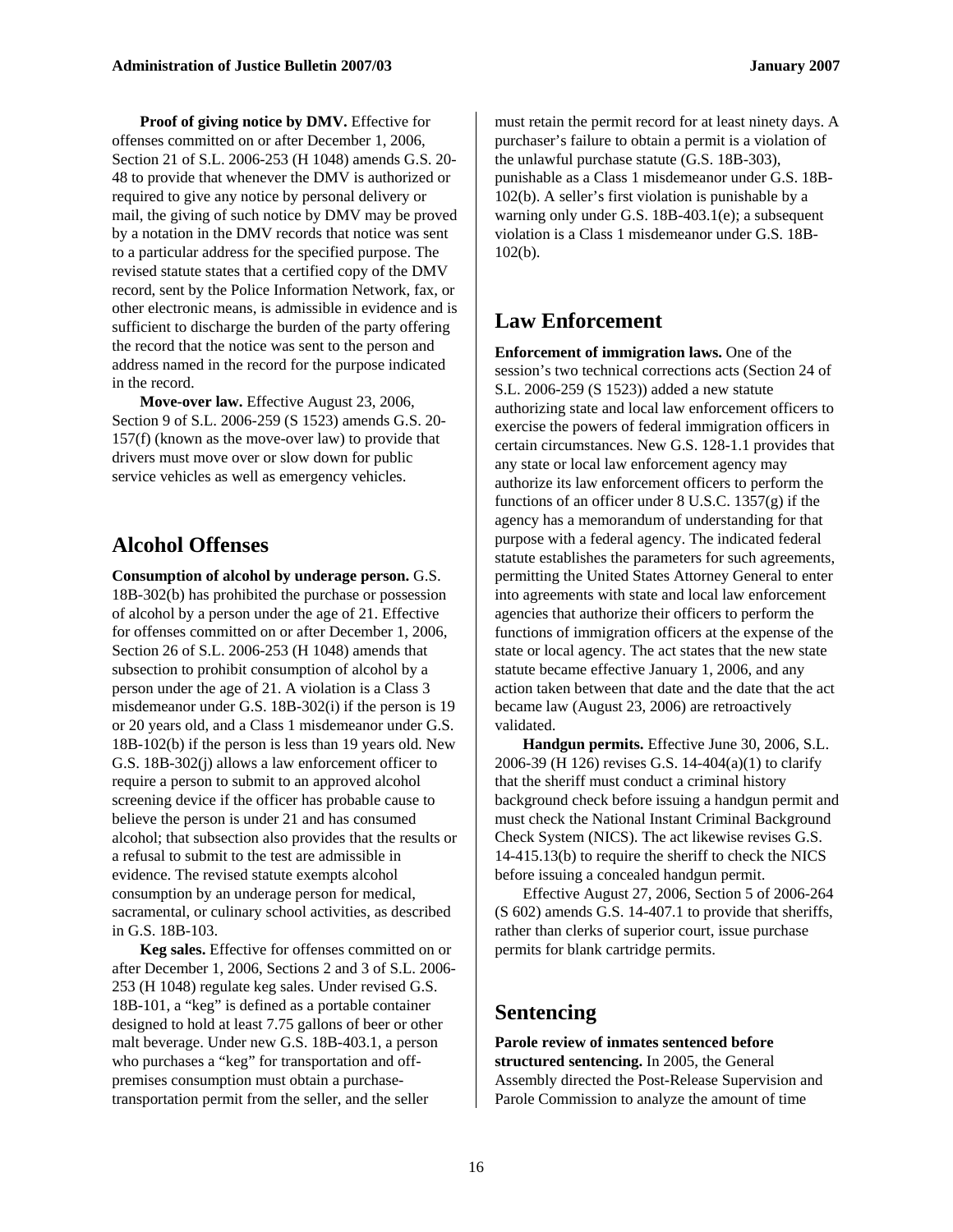served by each parole-eligible inmate compared to the time served by offenders for comparable crimes under structured sentencing. The Commission was directed to report to the Joint Legislative Corrections, Crime Control, and Juvenile Justice Oversight Committee by October 1, 2005. *See* Section 17.28 of S.L. 2005-276 (S 622), summarized in *Administration of Justice Bulletin* 2005/08, at 18-19 (School of Government, Dec. 2005), posted at [http://www.sog.unc.edu/pubs/](http://www.sog.unc.edu/pubs/electronicversions/pdfs/aojb0508.pdf) [electronicversions/pdfs/aojb0508.pdf.](http://www.sog.unc.edu/pubs/electronicversions/pdfs/aojb0508.pdf) This session the General Assembly revised that provision to direct the Commission to conduct such an analysis for each inmate who is eligible for parole on or before July 1, 2007. It also directed the Commission to report by April 1, 2007, to the above legislative committee and to the Chairs of the Senate and House Appropriations Committees and Appropriations Subcommittees on Justice and Public Safety. *See* Section 16.5 of S.L. 2006-66 (S 1741).

**Notification of parole.** Effective August 27, 2006, Section 34 of S.L. 2006-264 (S 602) amended G.S. 15A-1371(b) to require that when the Post-Release Supervision and Parole Commission is considering the parole of a person sentenced to life in prison, it must notify the sheriff of the county where the crime occurred at least thirty days beforehand. (This provision has no effect on inmates sentenced to life in prison for offenses committed after October 1, 1994, when the General Assembly eliminated the possibility of parole.)

**Sentencing for impaired driving.** S.L. 2006-253 (H 1048) revised the sentencing procedures for impaired driving offenses, in G.S. 20-179, in response to the U.S. Supreme Court's decision in *Blakely v. Washington,* 542 U.S. 296 (2004), which invalidated sentencing schemes in which a person could be sentenced to an enhanced sentence based on aggravating factors found by a judge rather than a jury. The new sentencing procedures are discussed in the attached paper by James C. Drennan.

# **Collateral Consequences and Proceedings**

**Compensation for crime victims.** Effective for claims filed on or after July 1, 2006, S.L. 2006-183 (H 2060) revised Chapter 15B, which sets forth a procedure for victims of crime to apply for state funds to compensate them for their injuries and losses. The act makes two changes regarding funeral expenses: it increases from

\$3,500 to \$5,000 the allowable amount for expenses related to funeral, cremation, and burial; and it includes as a collateral source of benefits, which serves to reduce any award of compensation from state funds, a contract for insurance for expenses related to a funeral, cremation, and burial. *See* G.S. 15B-2. The act also clarifies the circumstances in which an award may be denied for a claimant's failure to cooperate in the pursuit of a criminal case. Revised G.S. 15B-11(c) provides that a claim may be denied or reduced, or an award may be reconsidered, if a claimant or victim fails to cooperate, without good cause, with law enforcement agencies or in the prosecution of the case regarding the criminal acts that are the basis of the claim or award.

**Criminal record checks.** The General Assembly authorized the North Carolina Department of Justice to provide criminal history checks to the boards and departments indicated below. The record check may only be conducted with the person's consent; however, a refusal to consent gives the board or agency grounds to take adverse action against the person, such as terminating employment or denying licensure.

Effective August 1, 2006, the North Carolina Psychology Board may obtain a criminal history check of an applicant for licensure or reinstatement of a license, or of a licensed psychologist or psychological associate under investigation by the Board for violating Ch. 90, Art. 18A (Psychology Practice Act). *See* S.L. 2006-175 (H 1327).

Effective October 1, 2006, the Judicial Department may obtain a criminal history check of any current or prospective employee, volunteer, or contractor of the Judicial Department. *See* Section 3 of S.L. 2006-187 (H 1848).

**Forfeiture of property rights by slayers.**  Effective for property passing from decedents dying on or after July 13, 2006, S.L. 2006-107 (S 1378) revised Article 3 of Chapter 31A, which bars a "slayer" from succeeding to various property rights if the slayer was found in a criminal or civil case to have willfully and unlawfully killed the decedent. The act revises the article by: redefining the circumstances in which a civil case may bar a slayer's inheritance rights; making a juvenile subject to the forfeiture provisions if he or she is found delinquent for an act that, if committed by an adult, would make the adult guilty of a willful and unlawful killing of the decedent; and excluding from the term "slayer," and thus from the forfeiture of property rights, a person found not guilty by reason of insanity. The revised article also states that it preempts the common law rule preventing a person whose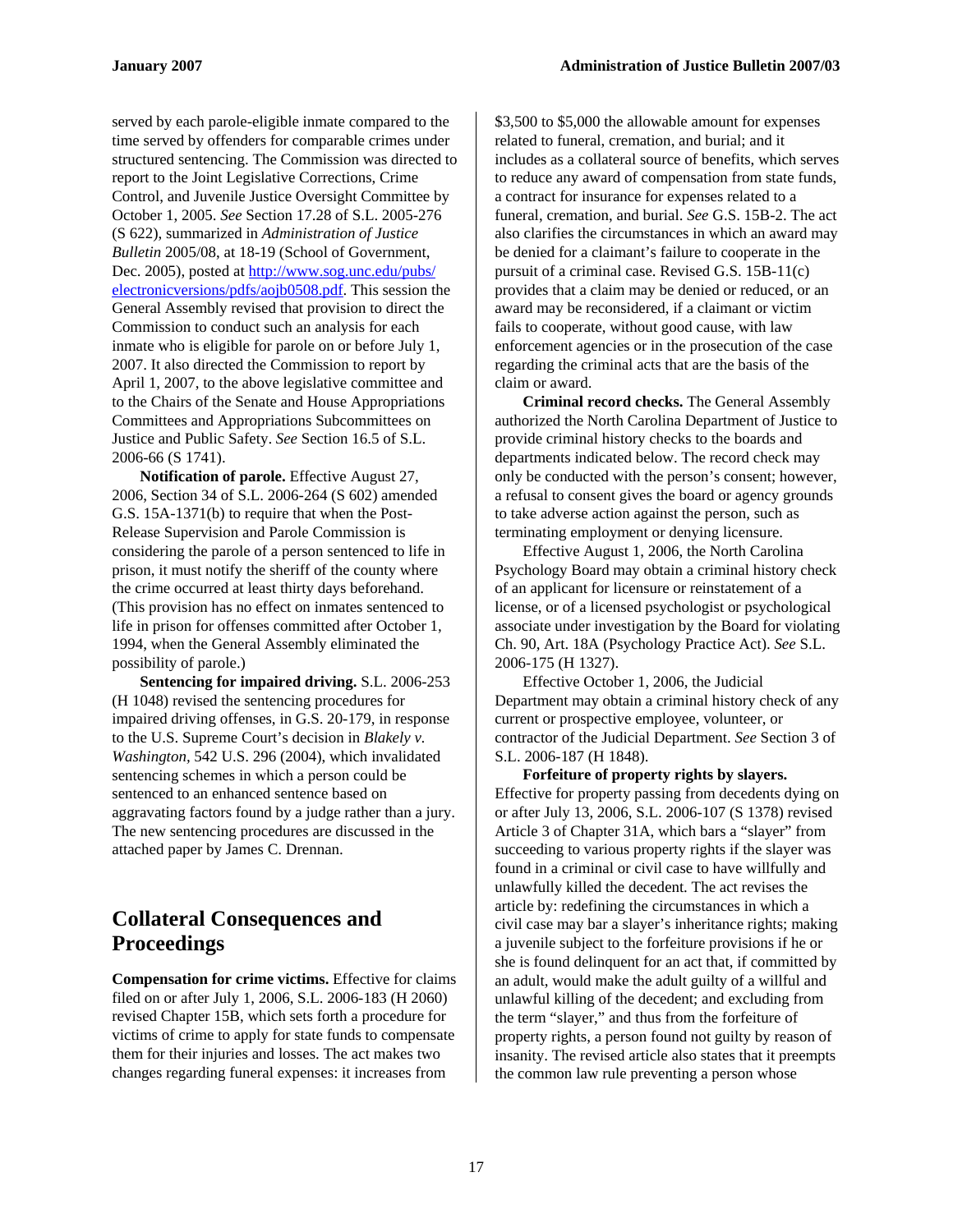culpable negligence causes the death of a decedent from succeeding to the decedent's property.

#### **Court Administration**

As in most years, the budget act contained numerous budgetary and personnel provisions affecting the operation of the courts. *See* S.L. 2006-66 (S 1741), as amended by S.L. 2006-221 (S 198), and Section I (Judicial) of Joint Conference Committee Report on the Continuation Expansion and Capital Budgets (June 30, 2006) ("Conference Report on Budget"). Many other administrative matters affecting the courts are contained in an additional act, the Omnibus Courts Act. *See* S.L. 2006-187 (H 1848). Portions of those acts as well as other legislation involving court administration are summarized below. For a full discussion of legislation involving court administration, *see* James C. Drennan, *Courts and Civil Procedure, in* NORTH CAROLINA LEGISLATION 2006 (School of Government, forthcoming 2007), to be posted at [http://ncinfo.iog.unc.edu/pubs/nclegis/](http://ncinfo.iog.unc.edu/pubs/nclegis/%0Bnclegis2006/index.html) [nclegis2006/index.html](http://ncinfo.iog.unc.edu/pubs/nclegis/%0Bnclegis2006/index.html).

**Electronic bondsmen registry.** S.L. 2006-188 (S 846) amends G.S. 58-71-140 to require the Administrative Office of the Courts to create a statewide Electronic Bondsmen Registry by October 1, 2006, for licenses, powers of appointment, and powers of attorney for bondsmen. Once the registry is established, the Commissioner of Insurance must notify all professional bondsmen, surety bondsmen, runners, and qualified insurance companies that the registry is in operation and that they must register in that system. Upon registering, the person is authorized in all counties to execute bail bonds under his or her license, power of appointment, or power of attorney. The registry eliminates the requirement to file licenses, powers of appointment, and powers of attorneys in the clerk's office in the counties where the person seeks to write bonds.

**Open-file discovery project.** The General Assembly allocated \$3 million in nonrecurring, nonreverting funds for an automated evidence tracking system for prosecutors, which will register articles of evidence, track their use, and verify that the articles have been disclosed pursuant to open-file discovery requirements. *See* Section I (Judicial) of Conference Report on Budget. For a discussion of the open-file discovery requirements, *see Administration of Justice Bulletin* 2004/06, at 2-8 (School of Government, Oct. 2004), posted at [http://sog.unc.edu/programs/crimlaw/](http://sog.unc.edu/programs/crimlaw/%0Baoj200406.pdf) [aoj200406.pdf](http://sog.unc.edu/programs/crimlaw/%0Baoj200406.pdf).

**Foreign language interpreters.** G.S. 7A-314(f) has provided in criminal cases that when the court appoints a foreign language interpreter to assist an indigent defendant, a witness for an indigent defendant, or a witness for the state who does not speak or understand English, the fees set by the court for the interpreter are payable from funds appropriated to the Administrative Office of the Courts (AOC). Effective August 3, 2006, Section 5 of S.L. 2006-187 (H 1848) expands that requirement. It provides that in all cases in which the Judicial Department bears the costs of representation for a party, the fees for foreign language interpreters appointed by the court to assist that party and that party's witnesses are payable from funds appropriated to the AOC. Thus, this provision now applies to any case in which a party is indigent and entitled to counsel at state expense, such as in abuse and neglect cases.

Under revised G.S. 7A-343(9b), the AOC is authorized to prescribe uniform policies and procedures for the appointment and payment of foreign language interpreters in the cases specified in G.S. 7A-314(f). It also permits the AOC to convert contractual foreign language interpreter positions to permanent state positions. The budget act funds this conversion, allowing the AOC to use funds appropriated for the 2006-07 fiscal year to establish up to ten interpreter positions to replace contract positions. *See* Section 14.20(b) of S.L. 2006-221 (S 198), amending S.L. 2006-66 (S 1741). The AOC also was appropriated \$775,000 in nonrecurring funds to pay for interpreter services for fiscal year 2006-07. *See* Section I (Judicial) of Conference Report on Budget.

**Judicial ethics and judicial officer ethics.** Two acts this session dealt with ethics in the courts. One revises the procedures of the Judicial Standards Commission, which oversees judges. *See* Sections 11– 12 of S.L. 2006-187 (H 1848), as amended by Section 44(b) of S.L. 2006-259 (S 1523). The other deals with ethics in government generally and applies in some respects to judicial officers (judges, district attorneys, and clerks of court) and judicial employees (director and assistant director of AOC and any person making a salary of \$60,000 or more who is designated by Chief Justice). *See* S.L. 2006-201 (H 1843). These acts are discussed in James C. Drennan, *Courts and Civil Procedure, in* NORTH CAROLINA LEGISLATION 2006 (School of Government, forthcoming 2007), to be posted at [http://ncinfo.iog.unc.edu/pubs/nclegis/](http://ncinfo.iog.unc.edu/pubs/nclegis/%0Bnclegis2006/index.html) [nclegis2006/index.html](http://ncinfo.iog.unc.edu/pubs/nclegis/%0Bnclegis2006/index.html).

Payment of fines and fees. Effective August 3, 2006, new G.S. 7A-321 permits the Judicial Department to accept payment of fines and fees by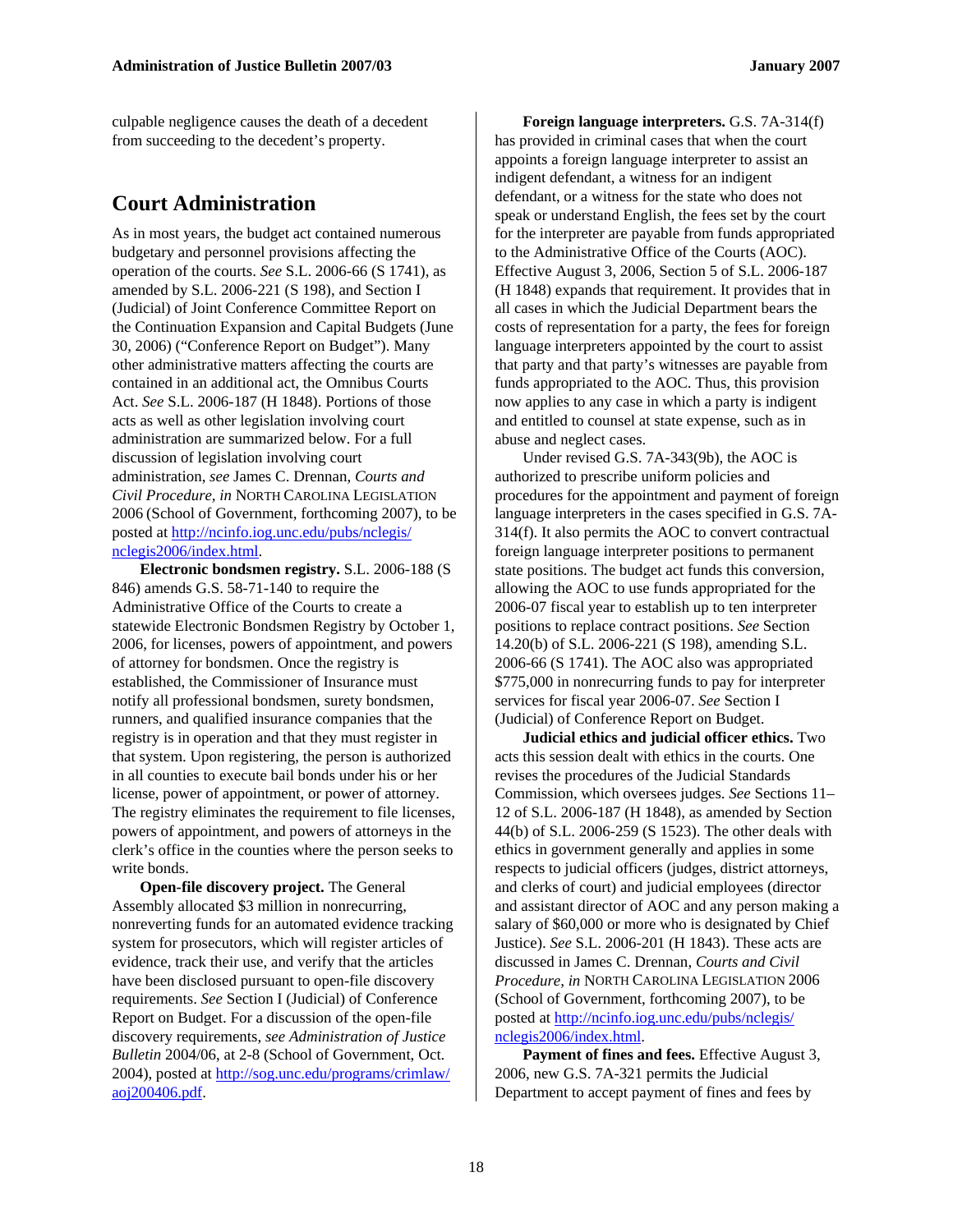credit card, charge card, or debit card. New G.S. 7A-343(9b) authorizes the AOC to enter into contracts with private vendors to implement this provision and allows private vendors to assess a convenience or transaction fee for the service. *See* Section 1 of S.L. 2006-187 (H 1848).

**Electronic filing.** New G.S. 7A-49.5 authorizes the North Carolina Supreme Court to adopt rules for electronic filing of pleadings and other documents required to be filed with the courts. The new statute also authorizes the AOC to contract with a vendor to implement this provision. The act applies to all matters filed with the court after the date the North Carolina Supreme Court adopts rules on electronic filing. *See*  Section 2 of S.L. 2006-187 (H 1848).

1

The studies bill, S.L. 2006-248 (H 1723), authorizes the Legislative Research Commission (LRC) to study several topics related to criminal law and the courts.

The LRC may study the state's discovery obligations in criminal cases in superior court, including the following topics:

- identities of informants who furnished information leading to a search warrant against the defendant,
- personal information of the victim,
- the "work product" provision in G.S. 15A-904,
- open discovery in noncapital postconviction cases, and
- any other related issues.

The LRC also may study the following topics: banning of cell phone use while driving; credit report identity theft; a good faith exception to the exclusionary rule<sup>[15](#page-18-0)</sup>; habitual felon statutes; minority incarceration; driving by a person less than 21 years old after consuming alcohol or drugs; racial bias and the death penalty; trafficking of persons; victim restitution; the impact of undocumented immigrants on the state, including the impact on the criminal justice

system and corrections; and modifying the definition of "clear proceeds" in a manner that allows the proceeds from red light camera systems to be used for the operation of such systems. An additional act (S.L. 2006-32 (H 2120), as amended by Section 8 of S.L. 2006-187 (H 1848) and Section 44(a) of S.L. 2006-259 (S 1523)) charges the LRC with studying drug treatment courts, including issues relating to funding mechanisms, target populations, interagency collaboration, and any other appropriate matters.

The North Carolina Courts Commission will study the current state of the trial courts, including workloads, case backlogs, and other issues relevant to the efficient administration of justice. The Commission also will examine whether the current organization of the state into judicial divisions and superior court, district court, and prosecutorial districts needs to be **Studies Studies The North Carolina Sentencing and Policy** 

Advisory Commission may study issues related to the conviction and sentencing of youthful offenders aged 16 to 21 years of age.

A new Joint Legislative Study Committee on Sex Offender Registration and Internet Crimes against Children will study several issues related to sex offender registration and internet crimes, including the offenses subject to registration, length of registration, verification of registration, and use of registration fees.

<span id="page-18-0"></span><sup>15.</sup> The United States Supreme Court has created an exception to the exclusionary rule for certain good faith actions by law enforcement officers. The North Carolina Supreme Court has declined to recognize this exception, holding that the state constitution requires exclusion of evidence obtained in violation of a person's constitutional rights regardless of whether the officers were acting in good faith. *See* State v. Carter, 322 N.C. 709, 370 S.E.2d 553 (1988).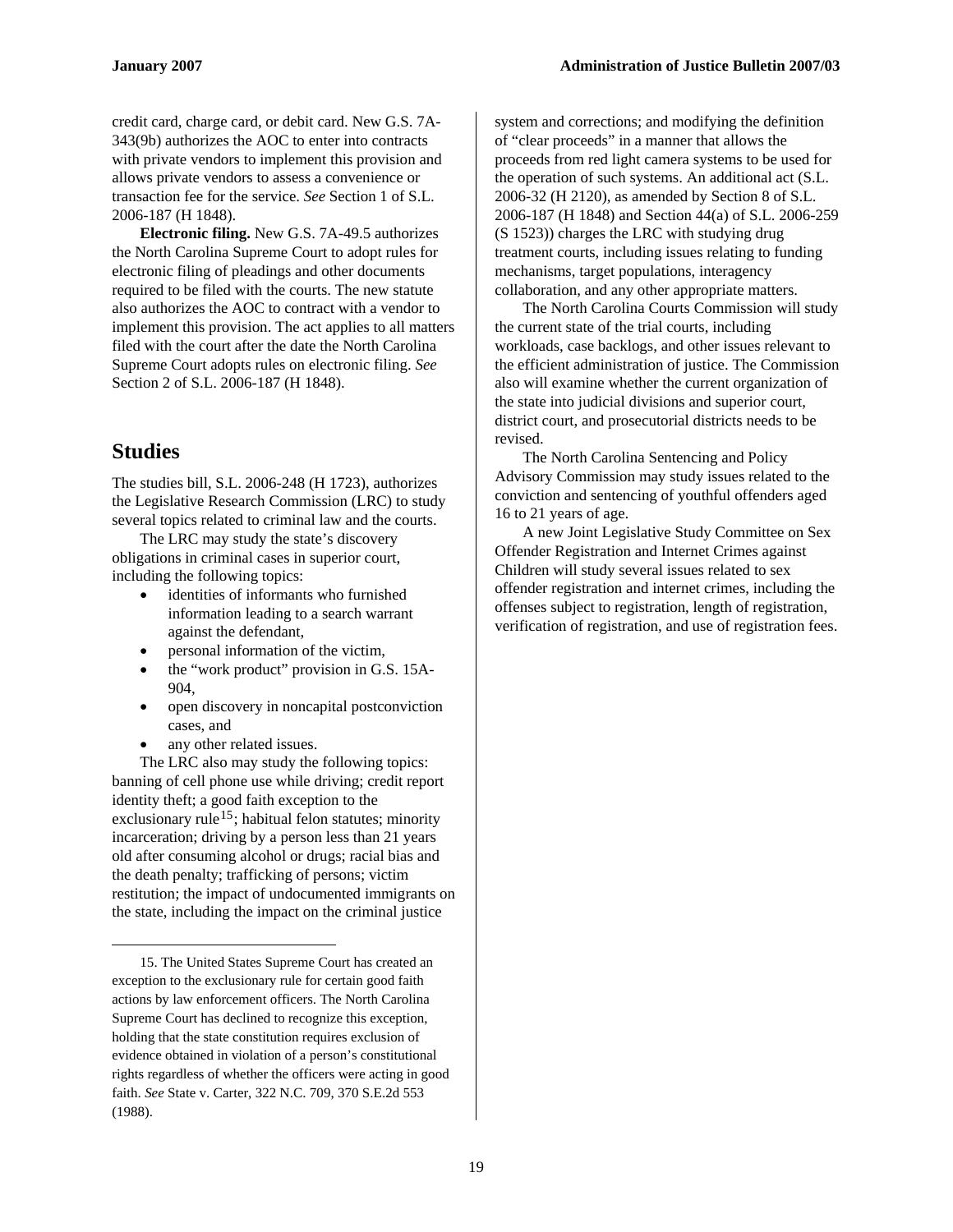#### **Administration of Justice Bulletin 2007/03 January 2007**

This bulletin is published by the School of Government to address issues of interest to government officials. Public officials may print out or photocopy the bulletin under the following conditions: (1) it is copied in its entirety; (2) it is copied solely for distribution to other public officials, employees, or staff members; and (3) copies are not sold or used for commercial purposes.

Additional printed copies of this bulletin may be purchased from the School of Government. To place an order or browse a catalog of School of Government publications, please visit the School's Web site at [http://www.sog.unc.edu](http://www.sog.unc.edu/), or contact the Publications Sales Office, School of Government, CB# 3330 Knapp Building, UNC Chapel Hill, Chapel Hill, NC 27599-3330; e-mail [sales@sog.unc.edu](mailto:sales@sog.unc.edu); telephone (919) 966-4119; or fax (919) 962-2707.

The School of Government of The University of North Carolina at Chapel Hill has printed a total of 2,983 copies of this public document at a cost of \$4340.85 or \$1.46 each. These figures include only the direct costs of reproduction. They do not include preparation, handling, or distribution costs.

©2007

School of Government. The University of North Carolina at Chapel Hill Printed in the United States of America

This publication is printed on permanent, acid-free paper in compliance with the North Carolina General Statutes.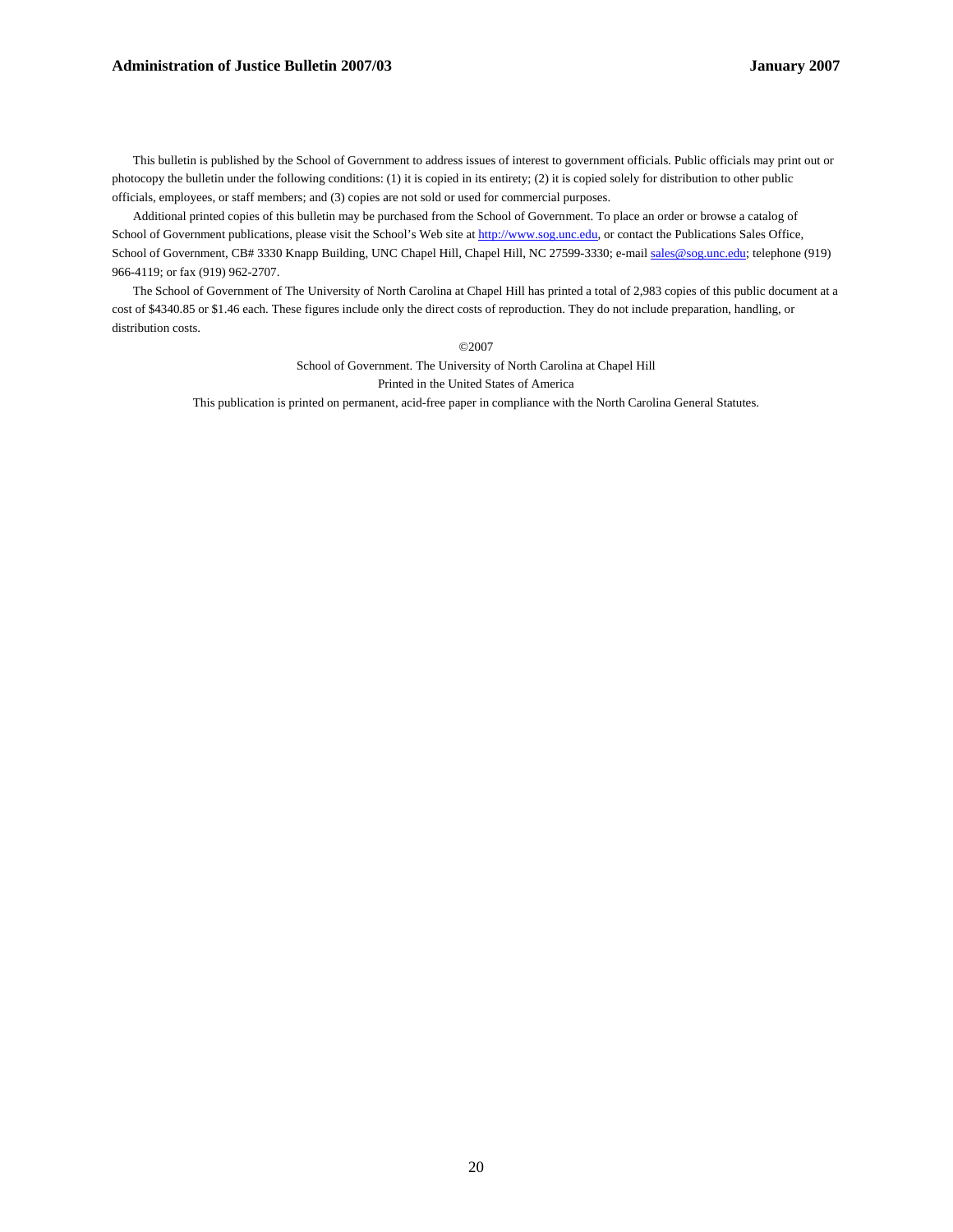# *DWI omnibus bill-2006* **S.L. 2006-253 (H 1048)**

*James C. Drennan School of Government November, 2006* 

*(Numbers in parentheses refer to specific sections in S.L. 2006-253)* 

#### **1. Substantive changes to criminal offenses**

- a. Impaired Driving—GS 20-138.1 (Sec. 9).
	- i. Specifies that results of a chemical analysis is 'deemed sufficient evidence' to prove a person's alcohol concentration for purposes of establishing the person's guilt under GS 20-138(a)(2).
	- ii. Adds additional prong of offense which provides that driving with any Schedule I controlled substance, or its metabolites in one's blood or urine is a per se violation of impaired driving offense.
	- iii. Specifies that person who obtains blood test as alternative to state mandated chemical analysis may use the test to rebut the state's analysis.
	- iv. Specifies that person may assert that chemical analysis is inadmissible if preventive maintenance not properly performed.
	- v. Deletes exemption for lawnmowers and bicycles, which means that driving on either is now covered by impaired driving offense.
	- vi. Amends GS 20-179 (Sec. 23) to delete the judge's option of meeting the mandatory conditions of probation required for non-activated sentences at levels three through five by imposing a period of nonoperation of a motor vehicle.
- b. Impaired Driving in Commercial Vehicle—GS 20-138.2 (Sec. 10).
	- i. Makes changes identical to 1) (a), ( ii), (iii), and (iv) above.
	- ii. Specifies that gross vehicle weight rating of a vehicle may be proved by opinion testimony, observation of the gross vehicle weight rating affixed to the vehicle, registered or declared weight shown on Division of Motor Vehicles, gross vehicle weight as determined by the VIN, listed gross weight publications from the vehicle manufacturer, or any other description or evidence.
- c. Habitual Impaired Driving—GS 20-138.5 (Sec. 12).
	- i. Extends 'look-back' period for determining if prior convictions count for purposes of establishing that person had requisite number of prior convictions from seven to ten years.
	- ii. Specifies that provisions of GS 20-139.1 (procedures governing chemical analysis) apply to prosecutions under this statute.
- d. Death by Vehicle—GS 20-141.4 (Sec.14)--Establishes new offenses of Felony Serious Injury by Vehicle, Aggravated Serious Injury by Vehicle, Aggravated Felony Death by Vehicle and Repeat Felony Death by Vehicle
	- i. Felony Serious Injury requires unintentional causation of "serious injury" while driving while impaired—Class F felony.
	- ii. Aggravated Felony Serious Injury is same as (1) and person has one or more previous convictions of an offense involving impaired driving within seven years of offense date of instant offense—Class E felony.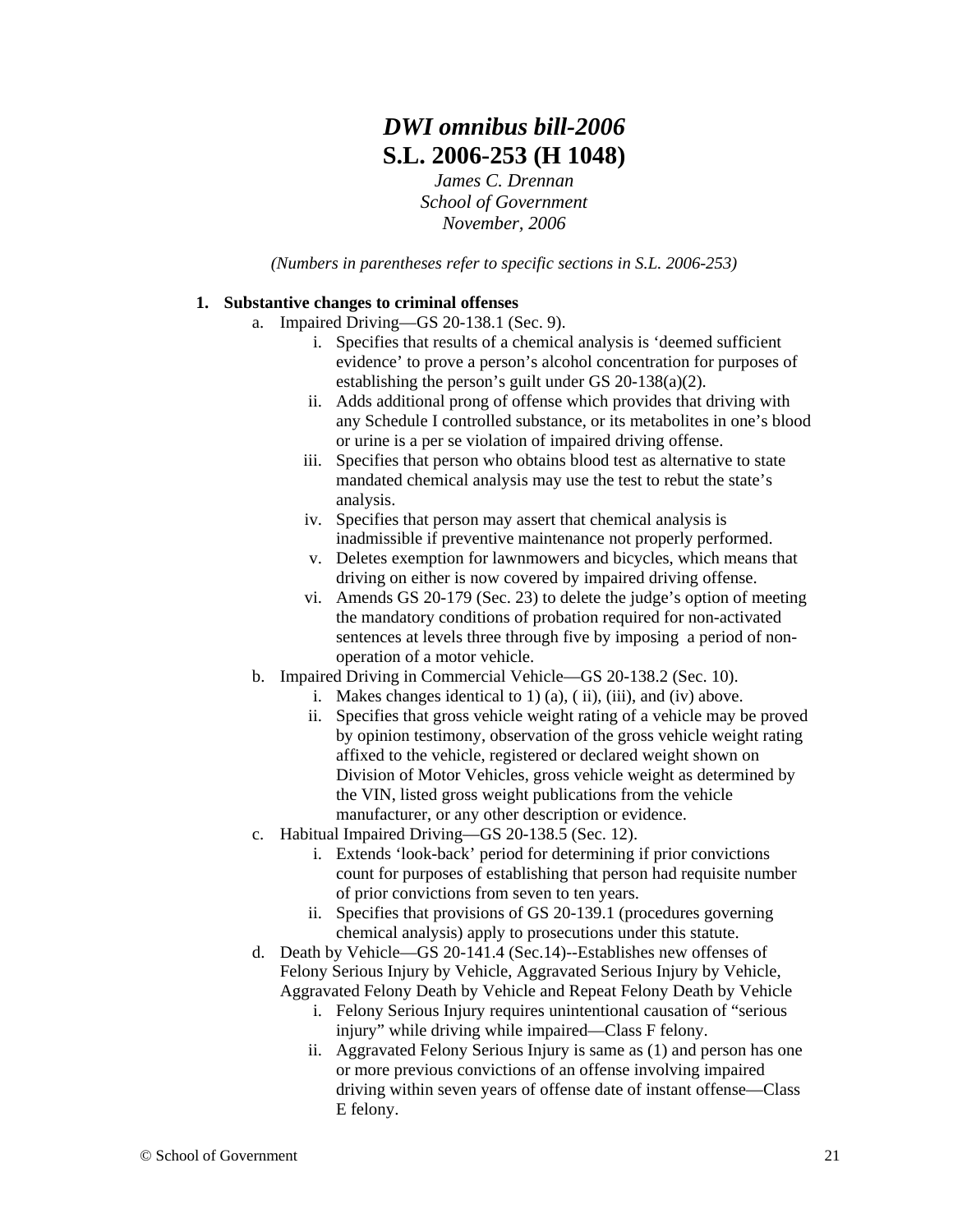- iii. Reclassifies Felony Death by Vehicle as Class E felony.
- iv. Aggravated Felony Death by Vehicle is same as felony death by vehicle and person has one or more previous convictions of an offense involving impaired driving within seven years of offense date of instant offense—Class D felony.
- v. Repeat Felony Death by Vehicle occurs if person who has a conviction of Felony Death by Vehicle or Aggravated Felony Death by Vehicle commits either offense again, and is punishable as second degree murder
	- 1. No limit on how long in the past the prior offense occurs.
- vi. No specific license revocation for new injury offenses, and does not amend definition of Offense Involving Impaired Driving to include them; Death offenses would be covered by existing statutes classifying death by vehicle as offense involving impaired driving, with specified license consequences.
- e. Driving after Notification or Failure to Appear—GS 20-28(a2). (Sec. 22.1) i. Two alternative ways of committing offense—
	- 1. Drive on highway with a revoked license for an impaired driving license revocation after the Division of Motor Vehicles has sent notification in accordance with GS 20-48.
	- 2. Fail to appear for two years from the date of the charge after being charged with an implied-consent offense.
- f. Definition of Public Vehicular Area (Sec.8). Amends GS 20-4.01 (32) to specify that area is public vehicular area if it open to public at any time (instead of "generally"); to specify that business areas that meet definition remain public vehicular area, even if the business is closed; and clarifies that residential subdivision roads that are not public roads are public vehicular areas if road is used by vehicular traffic in or leading to a subdivision.
- g. Consumption of alcohol by underage person. (Sec. 26). Amends GS 18B-302 to make it a misdemeanor for a person under 21 to consume (it is already unlawful to purchase or possess) alcohol. Allows law enforcement officer with probable cause to require any person whom the officer has probable cause to believe has violated this statute to submit to alcohol screening devices approved by HHS. Refusal to submit may be introduced in evidence as may be the screening results. Exempts consumption for medical, sacramental or culinary school activities.

#### **2. Driver's license changes**

- a. Amends GS  $20-17(a)(2)$  (Sec. 22.2) to limit authority to revoke driver's license for convictions of impaired driving in a commercial vehicle to those cases in which driver's alcohol concentration is 0.06 or higher. (Revocation under this section prohibits driving punishable pursuant to GS 20-28, but under separate sections of commercial driver license law, driver would also be disqualified from driving commercial vehicle for the same conduct and any driving of a commercial vehicle during the period of disqualification would also be a violation of the commercial licensing laws.) Specifies that chemical analysis result is conclusive and judge may not alter it.
- b. Amends GS 20-16.2(e) (sec. 15) to provide that hearing in superior court to review revocation based on willful refusal under that section is limited to whether there is sufficient evidence in the record to support the DMV findings of fact and conclusions and whether conclusions are consistent with law.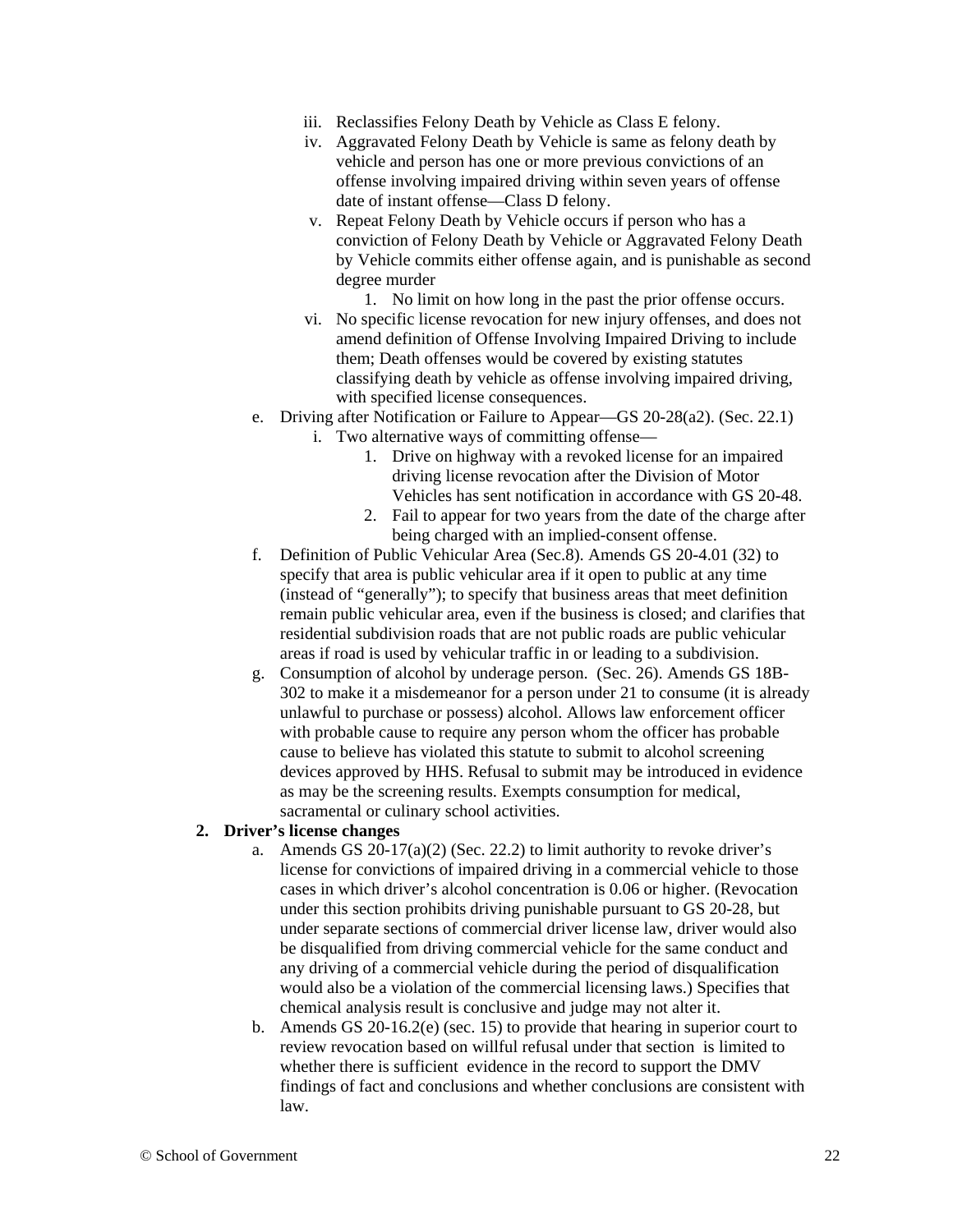- c. For convictions of offense of driving after notification or failure to appear (see 1. e. above) (Sec. 22.1), revokes license for an additional period of one year for first conviction, two years for second and permanently for third offense. Revocation is in addition to any revocation in effect at the time of conviction.
	- i. First year revocation may not be reduced by DMV.
	- ii. For longer revocations person may apply for conditional restoration after one year for a two-year revocation and three years for a permanent revocation. Restoration to be conditioned on compliance with substance abuse assessment, and if alcohol abuse found, on use of interlock during period of time required by GS 20-17.8.
		- 1. Violations of conditions or subsequent convictions result in cancellation of license, re-revocation, and registration revocation of any vehicles registered by defendant.
- d. Amends GS 20-28 (Sec. 22.1) to require person originally revoked under GS 20-16.5 (CVR law) who is punished under GS 20-28(a1) (driver without reclaiming license), as condition of reinstatement of license must show proof of financial responsibility to Division and obtain substance abuse assessment, and complete any recommended treatment or education within time required by Division.
- e. Amends GS 20-17.8 to add new subsection (l) (Sec. 22.4) to add medical exception to requirement that driver use interlock. Medical condition must make person incapable of personally activating the interlock. Exception must be certified to by at least two physicians. Commissioner not bound by medical recommendations. Commissioner's negative decision may be reviewed by DMV Medical Review Board under GS 20-9.
- f. Repeals GS 20-17.2 (Sec. 25), which authorizes DMV to revoke in DWI cases in which the court orders a person not to drive as a condition of probation the mandatory conditions of probation required for levels . A related amendment to GS 20-179 deletes the judge's option of meeting three through five by imposing such a probation condition.
- g. Amends GS 20-48 (Sec. 21) to specify that proof of notice given by DMV may be made by a notation in the DMV records that notice given to a particular address for a specified purpose. Repeals requirement that the notice be proved by certificate or affidavit of DMV employee. Allows certified copies of DMV records to be sent PIN, fax, or electronically, and specifies that records so sent are admissible in evidence and are sufficient to "discharge the burden" of establishing that the notice was sent to the person and address named in the record for the purpose specified. Specifies that the actual notice need not be produced.
- h. Amends definition of "state" in GS 20-4.01 (45) (Sec. 8) to include Sovereign nation of Eastern Band of Cherokee, which authorizes DMV to take actions on convictions reported from the tribal courts of that nation in same manner as in convictions received from other states.

#### **3. Investigative and detention changes**

**a.** Amends GS 20-16.3A (Sec. 4) to revise procedures to conduct license checking stations and roadblocks (formerly called "impaired driving checks"). Specifies that checking stations operated to determine compliance with motor vehicle law are to operated pursuant to that statute. Checking stations operated for other purposes that are consistent with state and federal constitutions not affected by this statute. Agency policy must be written, and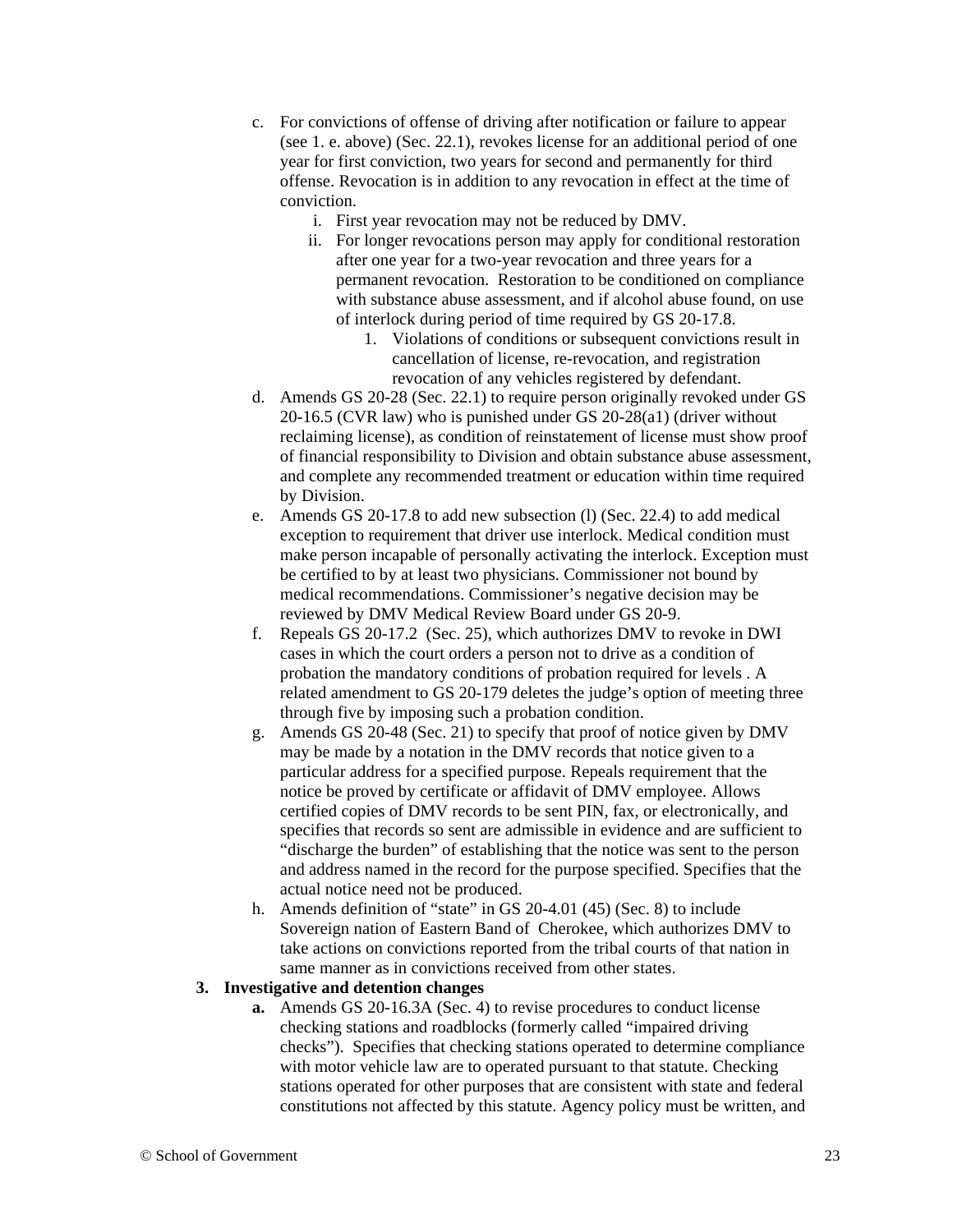must include guidelines for establishing the pattern for a particular checkpoint, but that pattern need not be in writing. Locations must be random or statistically indicated, but violation of that rule is not basis to suppress evidence.

- **b.** Amends GS 20-16.3 (Sec. 7) to clarify that fact that test results from preliminary breath testing devices showed that a person had a positive or negative test result may be introduced in evidence in court or used in administrative hearing for purpose of determining if reasonable grounds exist to believe driver had committed an implied consent offense and the driver had consumed alcohol. Allows negative results (but not low readings) to be used in determining if impairment is caused by something other than alcohol. Alcohol concentration results may not be admitted into evidence, but does not change admissibility of results in zero tolerance statutes such as GS 20- 138.3.
- **c.** Adds new GS 20-38.2 (Sec. 5) to authorize law enforcement officer investigating an implied consent offense that occurs in his or her jurisdiction to seek evidence both in- or out-of-state, and to make arrests anywhere in state.
- **d.** Adds new GS 20-38.3 (Sec. 5) to require officer to inform defendant of the charges against him and take defendant to judicial official for an initial appearance as required by law.
- **e.** After arrest and before initial appearance allows officer to take defendant to any chemical test location in the state for testing or to any site for medical evaluation, to any place in the state for to have person identified, and may have the defendant fingerprinted and photographed.
- **f.** Adds new GS 20-38.4 (Sec. 5) to spell out additional procedures magistrate may or must follow in implied consent cases:
	- **i.** May hold initial appearance anywhere in county, and must, if practicable be available anywhere in county as appropriate
	- **ii.** Must consider whether preventive detention provisions of GS 15A-534.2 should be imposed, if probable cause found
	- **iii.** Must inform person in writing of procedures to have others come to jail to observe his condition or administer additional test of breath or blood, and must require person unable to make bond to furnish names and phone numbers of people he wishes to contact. The list of names must be kept in case file.
- **g.** Adds new GS 20-38.5 (Sec. 5) to require Chief District Judge, DA, sheriff and Department of Health and Human Services to have a written procedure for attorneys and witnesses to have access to chemical testing rooms, and a procedure for those same people to have access to defendants in jail unable to comply with pretrial release conditions. Requires county to have signs indicating the location of chemical test sites, with initial signs to be provided by Department of Transportation. Requires the posting of a written notice of a person's rights in the chemical analysis process. When mobile chemical testing equipment is used, Department of Health and Human Services responsible for the notices and procedures.
- **h.** Rewrites GS 20-16.2 (Sec.15), which deals with the duty of a motorist to submit to chemical analyses in implied consent offenses, to make numerous editorial changes. Eliminates references to "charging officer" and replaces them with references to "law enforcement officer". Retains requirement that chemical analyst or law enforcement officer authorized to administer a breath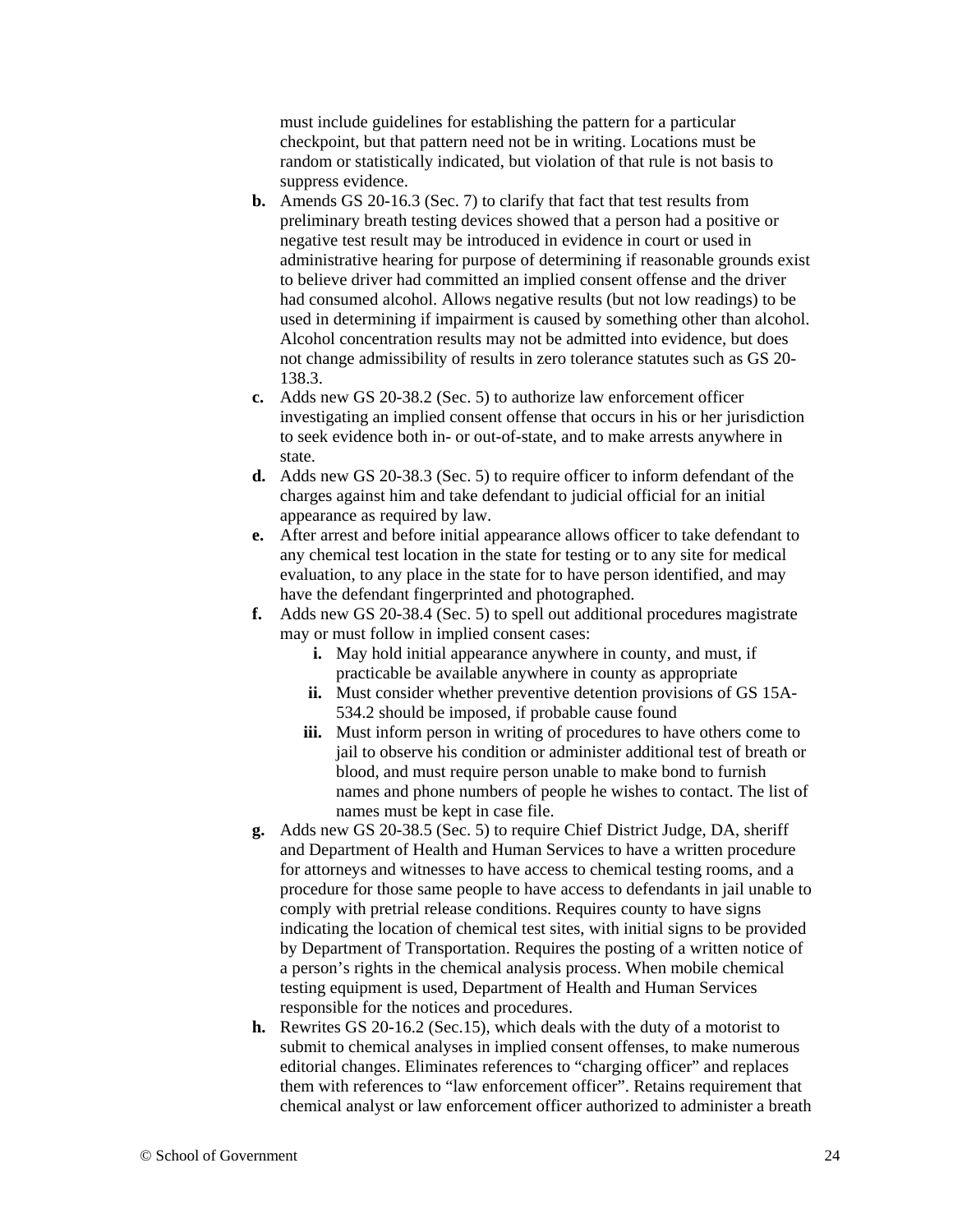test must conduct testing procedure. Rewrites rights that have to be read to defendant.

- **i.** Requires law enforcement officer and chemical analyst to report test results, by affidavit, to DMV when test indicates an alcohol concentration of 0.16 or higher (which may authorize the imposition of the ignition interlock requirement under GS 20-17.8).
- **i.** Rewrites GS 20-139.1 (Sec. 16) which deal with the testing procedures for taking chemical analyses.
	- **i.** Breath tests—rewrites GS 20-139.1(b) to limit application of that subsection to breath testing. Specifies that breath tests are valid if performed in accordance with HHS rules and if done by a person with a permit to do so by the agency. Requires judges and administrative agencies to take judicial notice of rules and of permits issued.
		- **1.** Repeals GS 20-139.1(b1) which limited ability of arresting officer to conduct breath tests.
		- **2.** Rewrites GS 20-139.1(b2) which requires suppression of breath test result if defendant proves that preventive maintenance not performed on the instrument used to conduct breath test. Requires judges and administrative agencies to take judicial notice of the agency preventive maintenance records.
		- **3.** Rewrites GS 20-139.1(b3), which requires sequential breath tests, to eliminate requirement that the statutory provisions be established in HHS regulations and to eliminate requirement that there be a waiting period between sequential tests.
			- **a.** Specifies that results of all breath chemical analyses are admissible if the test results from any two samples do not differ by more than 0.02, but only lower can be used to establish particular alcohol concentration.
		- **4.** Adds new GS 20-139.1 to require HHS to post on a website the names of all persons authorized to administer breath tests, the instruments that each is authorized to use, the effective date of the permits and all preventive maintenance records, and to send the information to each clerk of court. Requires adjudicators to take judicial notice of this material.
	- **ii.** Blood and urine tests—adds urine to the kinds of bodily fluids that can be collected. Adds new subsections (c1)-(c4) to specify procedures to be used in collection of blood and urine samples. Provides that test results from SBI or Charlotte Police Lab are admissible in evidence without authentication or personal appearance by lab personnel unless defendant notifies state at least five days before trial or hearing in superior or juvenile court that he or she objects to the introduction by that method. Allows transmission by fax or electronically. Retains right of any party to subpoena witnesses. Requires testing to be consistent with SBI rules or ASCLD approved procedures. Specifies rules on proof of chain of custody of fluid sample. Specifies that results may be used to prove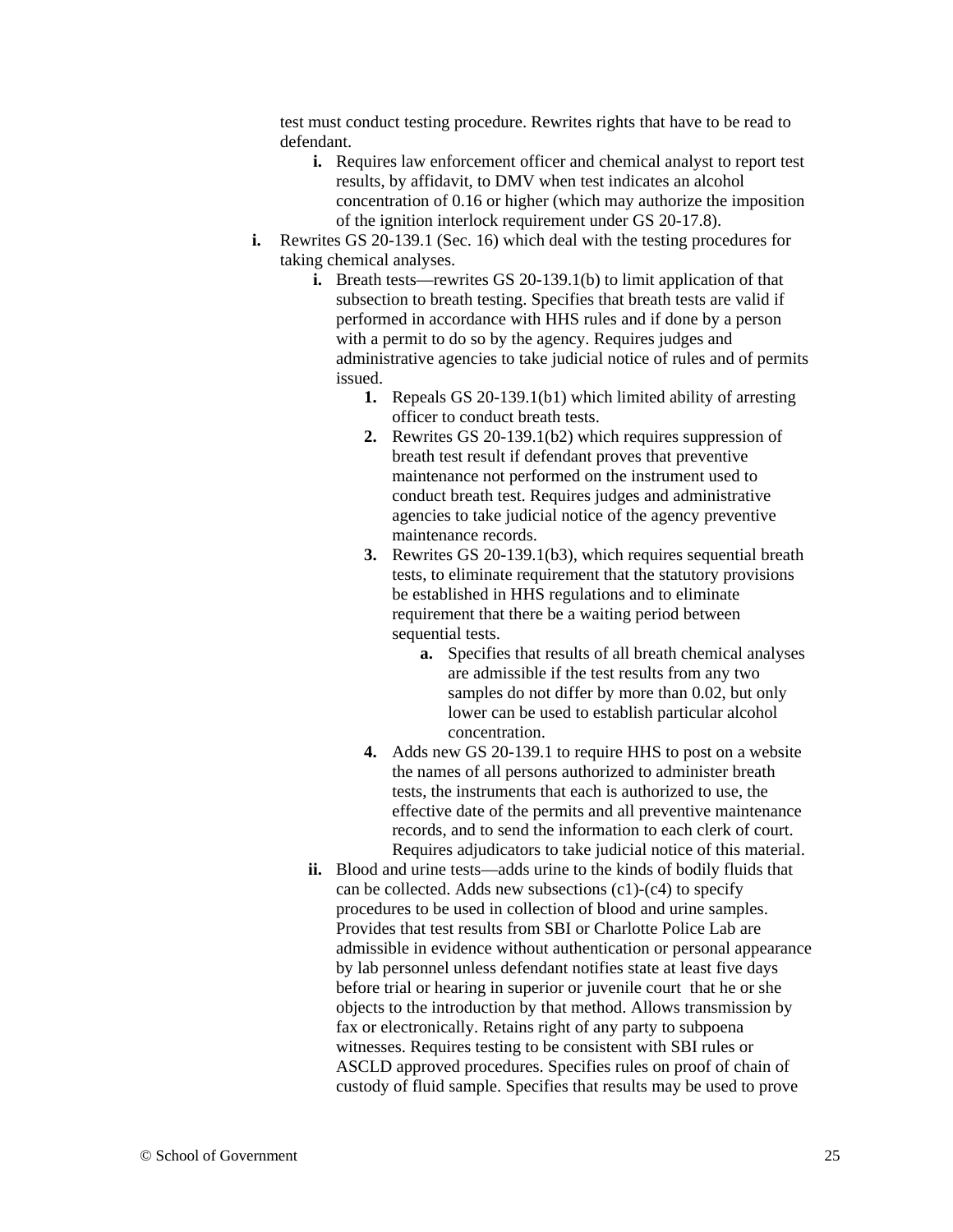an alcohol concentration or the presence of a controlled substance if person conducting analysis had the proper permits from HHS.

- **1.** Adds new GS 20-139.1(d2), (d3) to mandate that physician, nurse, emergency medical technician or other qualified person withdraw blood upon request of law enforcement officer. Officer must reduce request to writing if requested by medical personnel. Immunizes medical personnel from civil or criminal liability, except for negligence, in the drawing of blood or collection of urine.
- **iii.** Medical Records (HIPAA). (Sec. 17-18). Adds new GS 90-21.20B to specify that health care provider providing care to person involved in vehicle crash must provide basic identifying information to law enforcement and allow law enforcement to have access to patient, and must comply with court orders requiring release of information. Provides that law enforcement and prosecution must not release information except as necessary for the investigation or prosecution. Amends GS 8-53.1, medical privilege, to specify that the privilege does not apply to matters covered by new statute.
- **iv.** Alternatives test by state and defendant.
	- **1.** Adds new GS 20-139.1(d1) to specify that law enforcement officer may compel a defendant who refuses a chemical analysis to provide blood or urine samples without getting a court order if the officer believes getting a court order would result in a dissipation of the person's alcohol concentration.
	- 2. Rewrites GS 20-139.1(d), which authorizes defendant to try to obtain an additional test. If defendant is not released on pretrial release, person with custody of the defendant must make timely, reasonable efforts to provide defendant with telephone access and insure that outside parties have physical access to defendant.
- **4. Trial procedure and evidence changes. (Sec. 5)** Adds new Article 2D (20-38.1— 38.7) to GS Ch. 20 setting out special procedures applicable to the trial procedures for implied consent cases handled in the District Court Division. Also makes other changes to trial procedures (in this section d, unless otherwise noted, all provisions are contained in new Art. 2D.)
	- **a.** Requires defense motions to suppress or dismiss the charges, to be made before trial, except for motions to dismiss at close of state's or defendant's case and motion based on new facts not known to defendant before trial.
	- **b.** State must be given reasonable time to prepare for motion. If state stipulates evidence will not be offered, judge must grant motion summarily. Judge must also summarily deny motions not made before trial unless specifically allowed by law to be filed during trial.
	- **c.** If hearing required, judge must find facts, and all testimony must be under oath. Written findings and conclusions required. If judge "preliminarily indicates" that defendant prevails, judge may not enter an order until state either appeals to superior court or decides not to appeal.
	- **d.** Appeals to superior court by state are heard de novo. Defendant may not appeal denial of motion before trial but may "appeal upon conviction as provided by law".
	- **e.** If defendant convicted and appeals to superior court, any judgment is vacated. Case may be remanded back to district court with the consent of the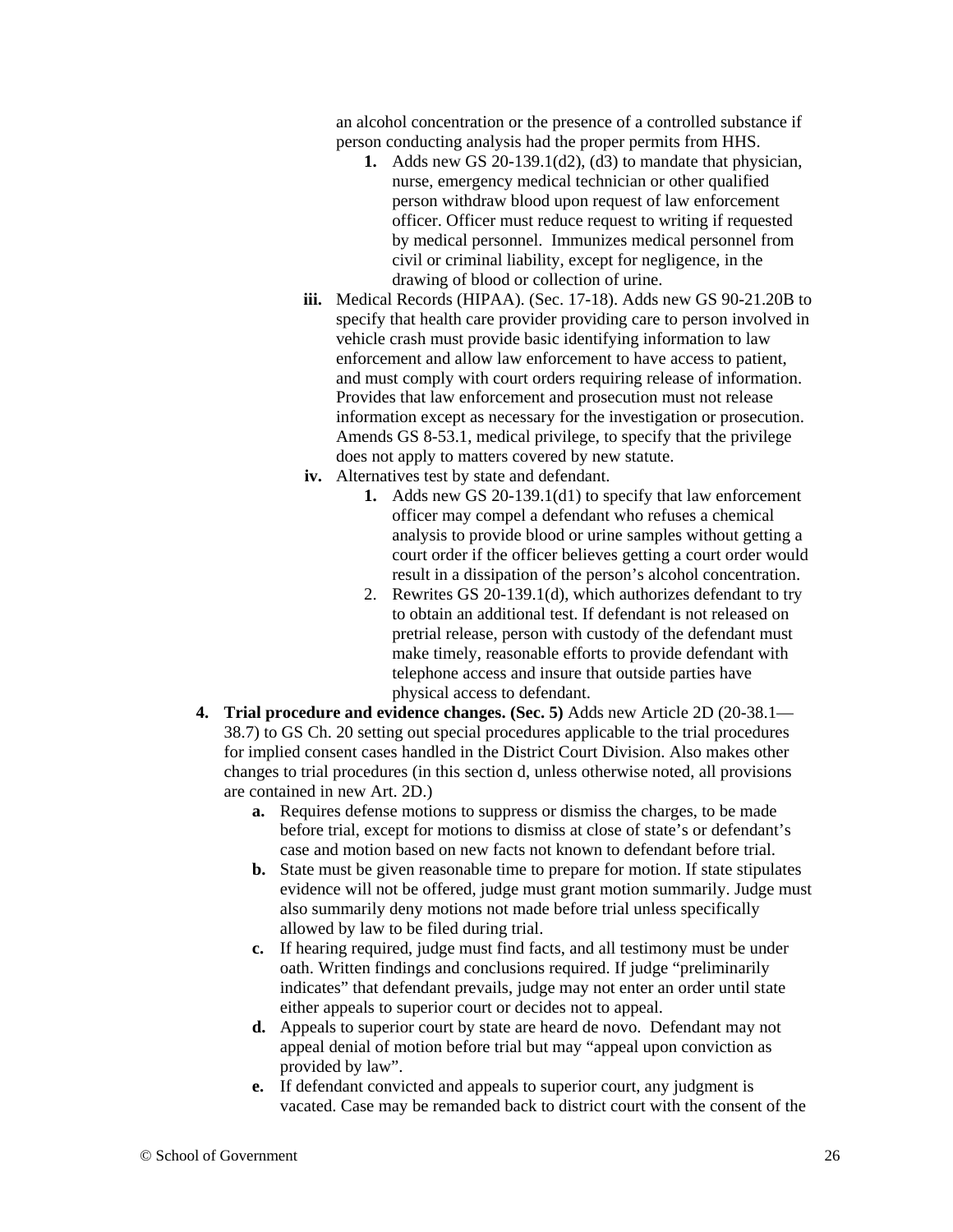court and prosecutor. If appeal withdrawn or case remanded, district court must hold new sentencing hearing, and must consider any pending or new charges or convictions, and delay sentencing in the remanded case until all pending cases are disposed of.

- **f.** Amends GS 8C-1, Rule 702 (Sec. 6) to allow introduction of Horizontal Gaze Nystagmus test results by person who has been trained in the test's administration and interpretation of the test data, and to allow testimony as to whether a person is under the influence of an impairing substance and what category of substance caused the impairment. Specifically allows Drug Recognition Expert testimony by trained personnel in the DRE protocols to testify as to impairment. New subsection (a1) does not authorize expert testimony on issue of specific alcohol concentration. Witness must be qualified as expert and must establish foundation. Also allows accident reconstruction experts to give opinions as to speed of vehicles.
- **g.** Amends GS 20-138.4 (Sec. 19) to require prosecutor to give detailed reasons in the record and orally to the court for his or her actions dismissing or reducing an implied consent case or involving driving while license revoked for impaired driving. Record must include
	- **i.** Alcohol concentration, prior convictions of the defendant, license status, any pending charges.
	- **ii.** Elements the prosecutor believes can and cannot be proven, and why.
	- **iii.** Name of charging officer, and the agency of employment.
- **h.** Amends various sections in GS 20-139.1 (Sec. 16) to require court to take judicial notice of:
	- **i.** Rules of HHS regarding chemical analysis rules
	- **ii.** Lists of permits issued by HHS
	- **iii.** Whether a person had a valid permit at the time of the chemical analysis, based on HHS website
	- **iv.** HHS permits issued to blood analysts, types of instruments they can use, and the time periods for which they are valid
	- **v.** Preventive maintenance records
- **i.** Adds new subsections GS 20-139.1(c1)-(c4) (sec. 16) to specify procedures to be used in collection of blood and urine samples. Provides that test results from SBI or Charlotte Police Lab are admissible in evidence without authentication or personal appearance by lab personnel unless defendant notifies state at least five days before trial or hearing in superior or juvenile court that he or she objects to the introduction by that method. Allows transmission of results by fax or electronically. Retains right of any party to subpoena witnesses. Requires testing to be consistent with SBI rules or ASCLD approved procedures. Specifies that results may be used to prove an alcohol concentration or the presence of a controlled substance if person conducting analysis had the proper permits from HHS. Prescribes procedure for establishing chain of custody of blood or urine. Provides that statement of various persons in possession of evidence (with required information specified in bill) is prima facie evidence that person had custody and made delivery as indicated in statement, and that personal appearance in court of that person is not necessary.
- **j.** Amends GS 20-139.1(e) (Sec. 16) to allow defendant to get continuance if he or she shows that state did not provide notice of chemical analysis result before trial, but may not be grounds to suppress evidence or dismiss charges.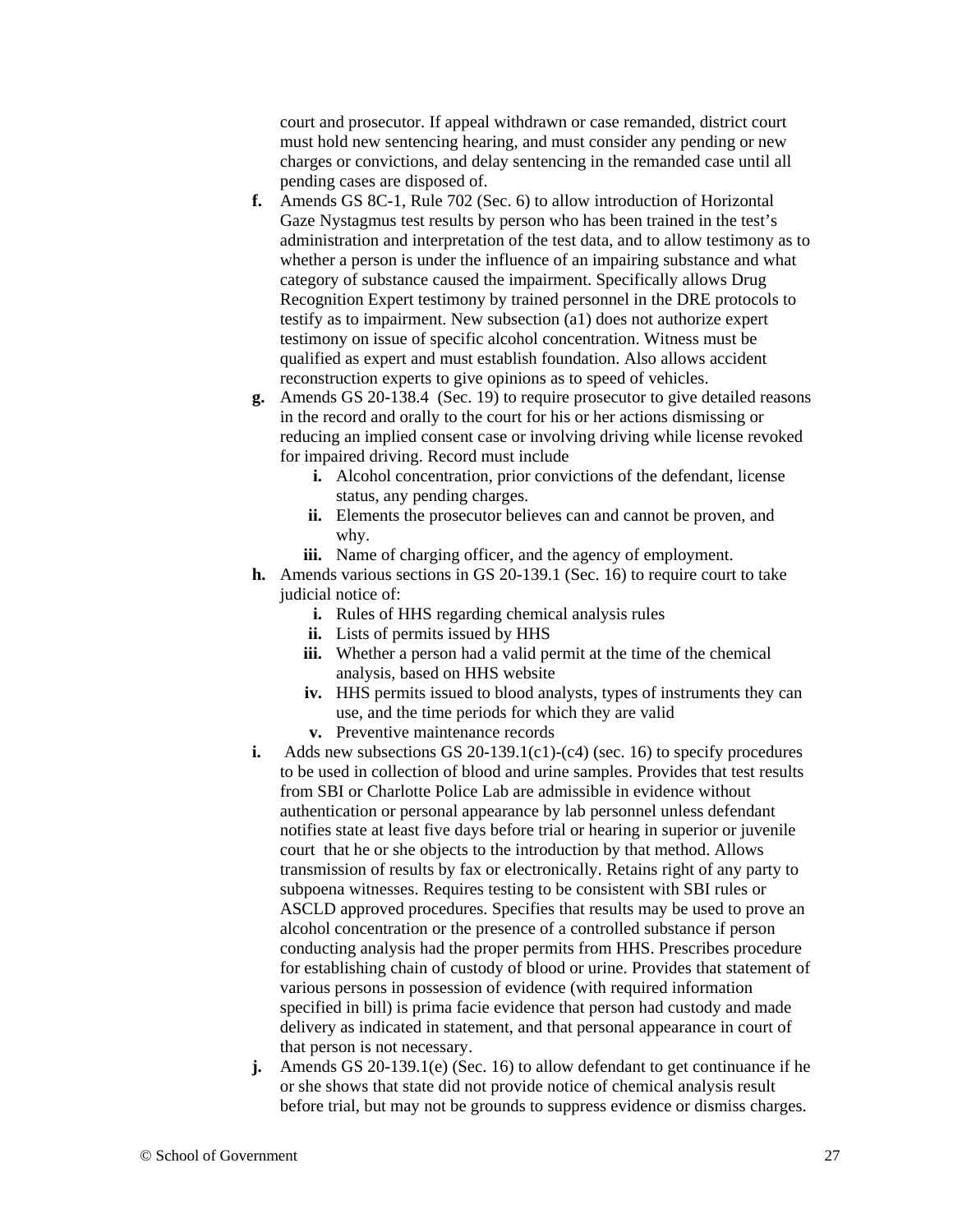- **k.** Amends subsection (e1) (Sec. 16), which allows testimony of chemical analyst by affidavit in district court, to provide that subpoena for chemical analyst in district court trial may not be issued unless person files affidavit specifying the factual grounds on which person believes the chemical analysis was not administered and the basis for asserting that the analyst's presence is necessary. If court finds analyst's presence to be necessary, case may be continued, but it may not be dismissed for failure of an analyst to appear unless the analyst willfully fails to appear after being ordered to do so by the court.
- **l.** Amends GS 15A-1420 (Sec. 30) to prohibit granting of a motion for appropriate relief in district court unless district attorney files notice that he or she has been notified or has consented to the motion, or unless 10 business days have passed since defendant gives written notice or oral notice in open court.

#### **5. Sentencing changes**

- **a.** Amends GS 20-179 (sec. 23) to modify the procedure used to determine the existence of aggravating factors in superior court. Generally requires that jury determine all factors other than those involving prior convictions, to make procedure consistent with *Blakeley v. Washington.* Requires the factors to be proved beyond a reasonable doubt.
- **b.** Amends GS 20-179 (sec. 23) to require defendant to serve 48 continuous hours if the court orders the person to serve a term of 48 hours or has more than 48 hours remaining on a term. Requires credit to be given only hour for hour for time actually served, and requires jail to maintain a log of hours served. Requires local confinement personnel to refuse to admit defendant who reports to jail with any alcohol in its body. Directs court to hold a hearing when defendant is refused admission into jail. Directs judge to order defendant to serve time immediately and may not allow it to be served only on weekends if judge finds that the person did in fact report with alcohol in his or her body.
- **c.** Amends GS 20-179 (sec. 23), in subsections describing mandatory punishments for levels three through five, to delete authority for judge to satisfy mandatory probation conditions by imposing period nonoperation of a motor vehicle. Effect is to require judge punishing at those levels who imposes probation judgment to require either special probation (jail) or community service as a probation condition.
- **d.** Amends GS 15A-1374 (Sec. 27) to require defendant who is paroled and has completed treatment program but is not being paroled to a residential treatment facility must either be paroled on community service parole or be subject to electronic monitoring as a condition of parole.
- e. Driving by underage driver after drinking—GS 20-138.3. (Sec. 11 and Sec. 23). Makes no substantive change to elements of the offense and leaves the offense as a Class 2 misdemeanor. However, in Sec. 23 of this bill, GS 20- 179 is amended to make the offense subject to punishment under that section, which is the punishment for convictions of DWI. Early versions of this bill had made the underage drinking/driving offense subject to DWI punishments and contained similar language in the text of GS 20-138.3, but the final version of the legislation removed all those references in GS 20-138.3. The conforming change in GS 20-179 was not removed. The effect is that GS 20- 138.3 says that it is a Class 2 misdemeanor and GS 20-179 says it is punished as an impaired driving offense. This creates a conflict which will likely be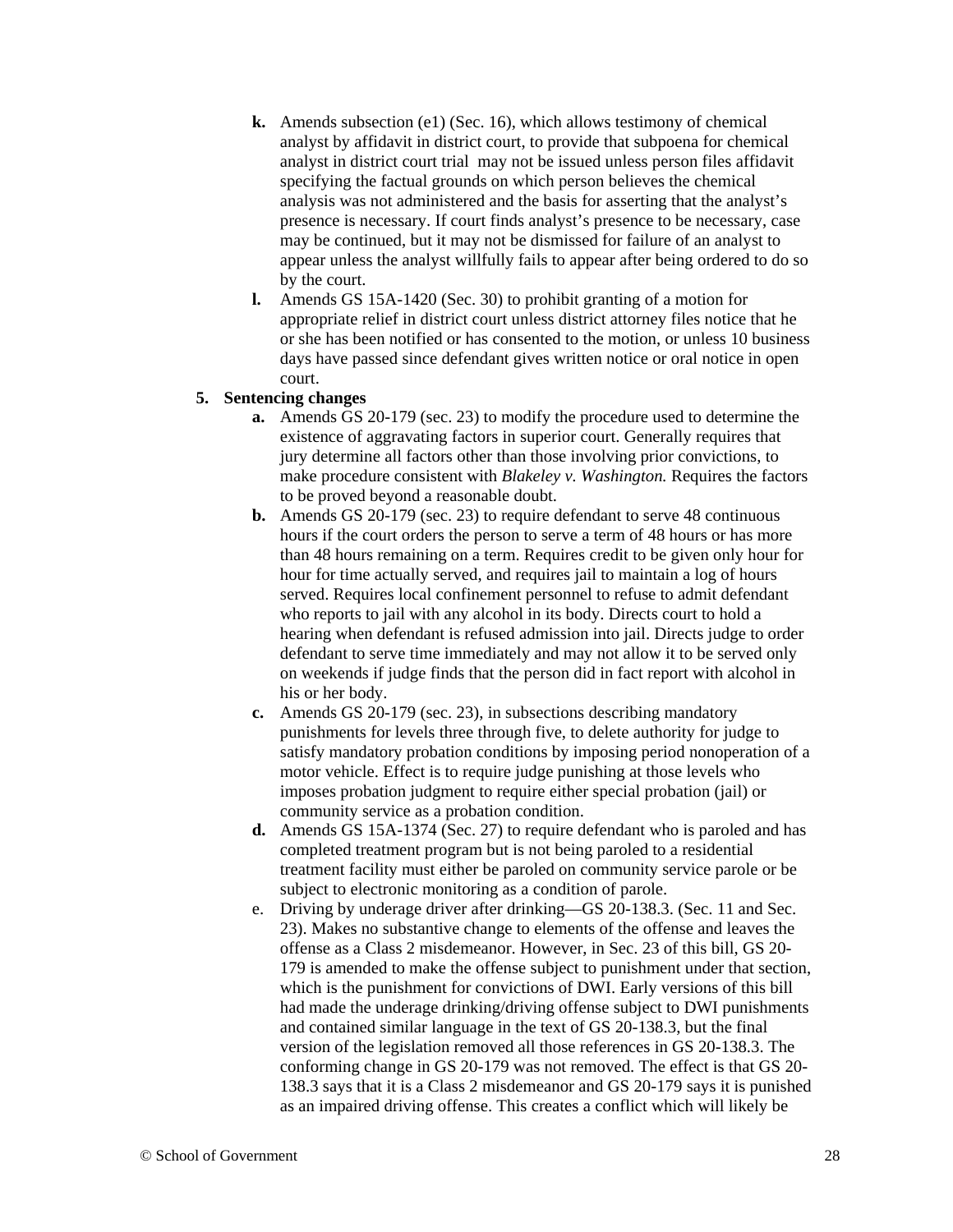interpreted to punish convictions under this section as a Class 2 misdemeanor, based on the legislative history that can be discerned by looking at previous versions of the bill.

**f.** Amends various statutes in the vehicle forfeiture laws (GS 20-28.2, et. seq.) (Sec. 21) to extend coverage of those laws to persons charged with impaired driving and who at the time of the offense had neither a valid drivers license or insurance. Specifies that hearing to determine if vehicle subject to forfeiture at any hearing for the underlying offense, a separate hearing after conviction, or a forfeiture hearing held after person fails to appear for the underlying offense. Specifies that burden of proof for any of those hearings is greater weight of the evidence.

#### **6. ABC law changes**

- **a.** Keg regulation. (Sec. 1, 2). Amends GS 18B-101 to define keg as portable container designed to hold at least 7.75 gallons of beer or other malt beverage. Adds new GS 18B-403.1 to require purchaser of a keg to obtain a purchase-transportation permit from the seller of the keg. The permit is to be retained by seller for at least 90 days or for as long as any person asks that it be retained. Failure to obtain permit is violation of unlawful purchase statute in GS 18B-303. Failure of seller to comply with statute is punishable by warning for first offense.
- **b.** Rehiring former permittees. (Sec. 28). Amends GS 18B-1003(c) to make it unlawful for a permittee to hire a person who was the previous permit holder for that same location if that person had his or her permit revoked in the preceding 18 months.
- c. Consumption of alcohol by underage person. (Sec. 25). Amends GS 18B-302 to make it a misdemeanor for a person under 21 to consume (it is already unlawful to purchase or possess) alcohol. Allows law enforcement officer with probable cause to require any person whom the officer has probable cause to believe has violated this statute to submit to alcohol screening devices approved by HHS. Refusal to submit may be introduced in evidence as may be the screening results. Exempts consumption for medical, sacramental or culinary school activities.

#### **7. Data collection changes**

- **a.** Prosecutor disclosure in dismissals. (Sec. 19). Amends GS 20-138.4 to require prosecutor to enter detailed "explanation" before reducing, dismissing or otherwise not proceeding with the original charge in implied consent cases and in DWLR for impaired driving. (Previously the explanations were required only in offenses involving impaired driving.) Requires explanation to be in writing and signed by prosecutor, and must contain:
	- **i.** Results of any chemical test
	- **ii.** Prior alcohol or DWLR offenses, and current status of license
	- iii. List of any pending charges or a representation that the AOC database was checked
	- **iv.** Elements that cannot be proved, and why
	- **v.** Name of officer and agency making arrest, and whether officer is available.
		- **1.** Copies must be sent to the law enforcement head and the district attorney and filed electronically. The electronic filing is not required until the Administrative Office of the Courts rewrites its criminal information system